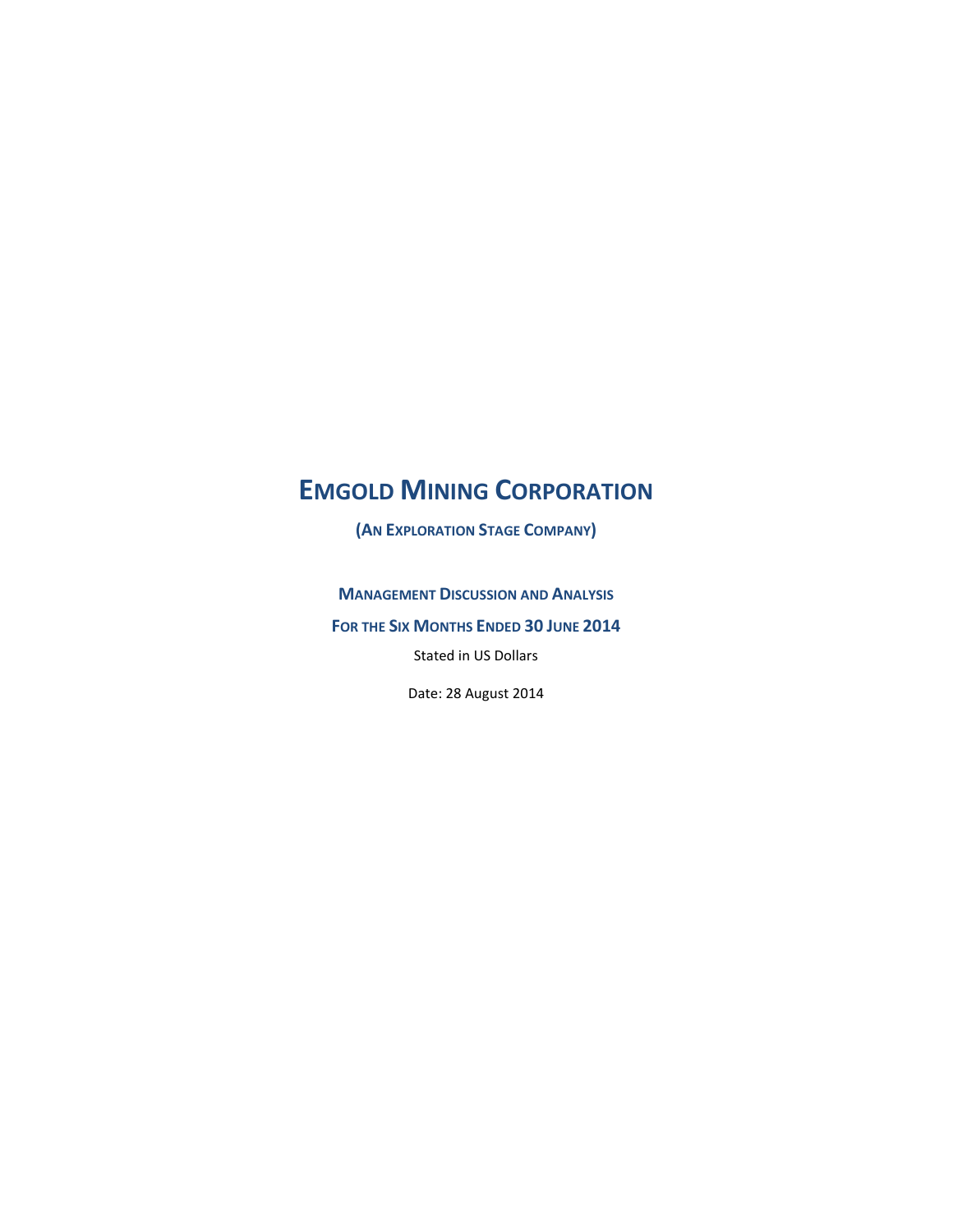# **TABLE OF CONTENTS**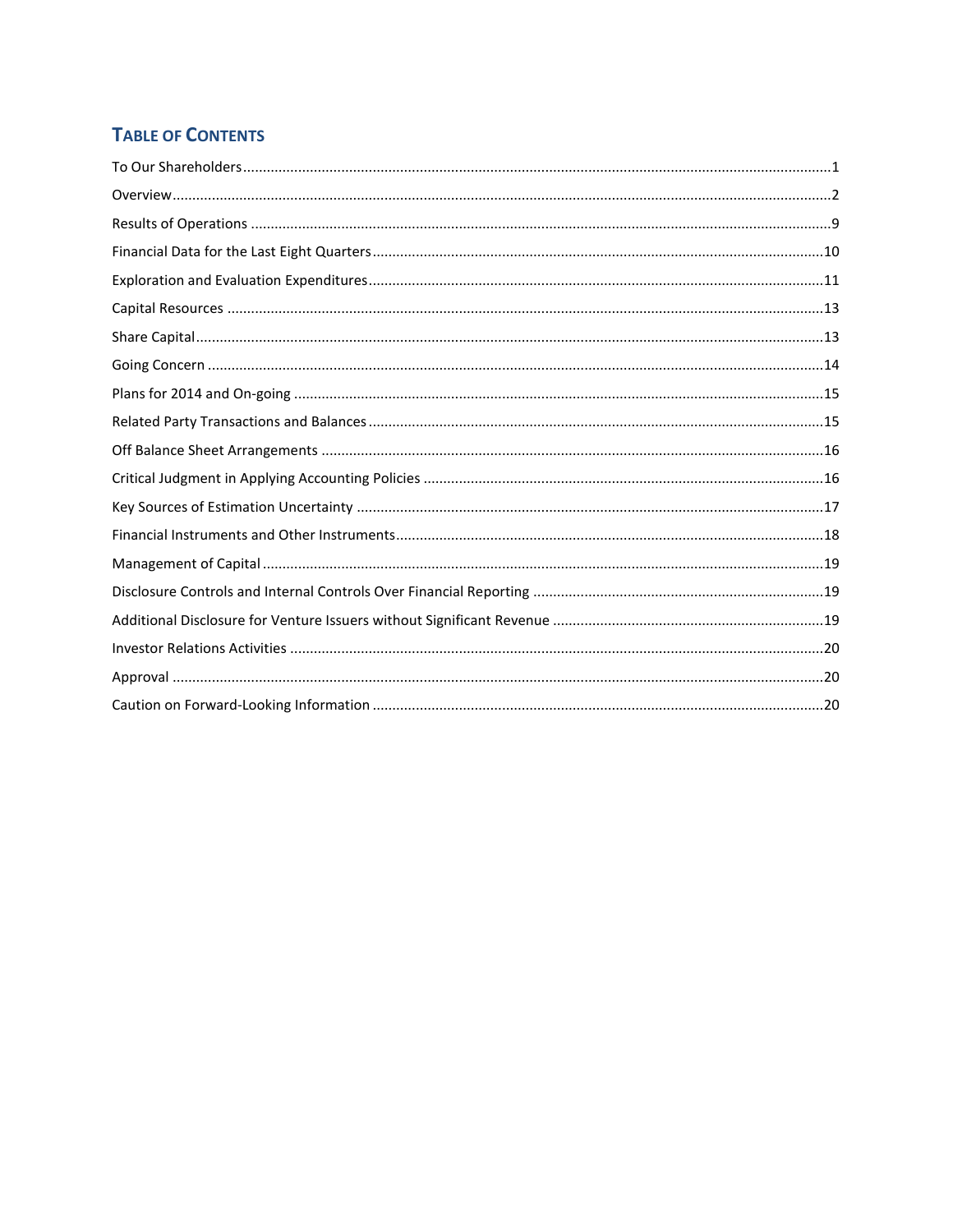US Funds Unaudited

### **MANAGEMENT DISCUSSION AND ANALYSIS**

# <span id="page-2-0"></span>**TO OUR SHAREHOLDERS**

The following information, should be read in conjunction with the unaudited condensed interim consolidated financial statements of Emgold Mining Corporation ("Emgold" or "the Company") for the six months ended 30 June 2014 (fiscal 2014) and 2013 (fiscal 2013) and the related notes attached thereto, and the audited annual financial statements for the year ended 31 December 2013, which were prepared in accordance with International Financial Reporting Standards ("IFRS"). All amounts are expressed in U.S. dollars unless otherwise indicated.

Certain statements included herein may constitute forward-looking statements, such as estimates and statements that describe our future plans, objectives or goals, including words to the effect that we expect or management expects a stated condition or result to occur. Such forward-looking statements are made pursuant to the safe harbour provisions of the United States Private Securities Litigation Reform Act of 1995. Since forward-looking statements address future events and conditions, by their very nature they involve inherent risks and uncertainties. The following list is not exhaustive of the factors that may affect any of our forward-looking statements. These and other factors should be considered carefully and readers should not place undue reliance on our forward-looking statements.

Subject to applicable law, the Company expressly disclaims any obligation to revise or update forward-looking statements in the event actual results differ from those currently anticipated. Actual results relating to exploration, mining, processing, manufacturing, and reclamation activities including results of exploration, mineral resource and reserve determination, results of operations, and results of reclamation, as well as associated capital and operating costs could differ materially from those currently anticipated. Actual results could differ materially from those anticipated in such statements by reason of factors such as changes in general economic conditions and conditions in the financial markets, changes in demand, and changes in prices for the products that may be produced. Other factors that may affect actual results include the litigation, legislative, environmental and other judicial, regulatory, political and competitive developments in domestic and foreign areas in which we operate, such as technological and operational difficulties encountered in connection with our activities, productivity of our resource properties, labour relations matters, labour costs, material and equipment costs and changing foreign exchange rates. This list is not exhaustive of the factors that may affect any of our forward-looking statements. These and other factors should be considered carefully and readers should not place undue reliance on our forward-looking statements. Further information regarding these and other factors is included in our filings with the US Securities and Exchange Commission (which may be viewed at www.sec.gov) and Canadian provincial securities regulatory authorities (which may be viewed at [www.sedar.com\)](http://www.sedar.com/).

The table below sets forth the significant forward-looking information included in this MD&A:

| <b>Forward-Looking Information</b>    | <b>Key Assumptions</b>                                                                                                                                                     | <b>Most Relevant Risk Factors</b>                                                                                                                                                                                     |
|---------------------------------------|----------------------------------------------------------------------------------------------------------------------------------------------------------------------------|-----------------------------------------------------------------------------------------------------------------------------------------------------------------------------------------------------------------------|
| Future funding for ongoing operations | The Company will be able to raise these<br>funds                                                                                                                           | The Company has disclosed that this may be<br>difficult and failure to raise these funds will<br>materially impact the Company's ability to<br>continue as a going concern                                            |
| Status of the Idaho-Maryland Project  | The Company will be able to extend or<br>renegotiate the Lease and Option to<br>Purchase Agreement on certain surface<br>and mineral rights associated with the<br>Project | The Company has disclosed a Lease and Option<br>to Purchase Agreement on certain surface and<br>mineral rights expired on 01 February 2013.<br>Failure to extend this agreement may materially<br>impact the Company. |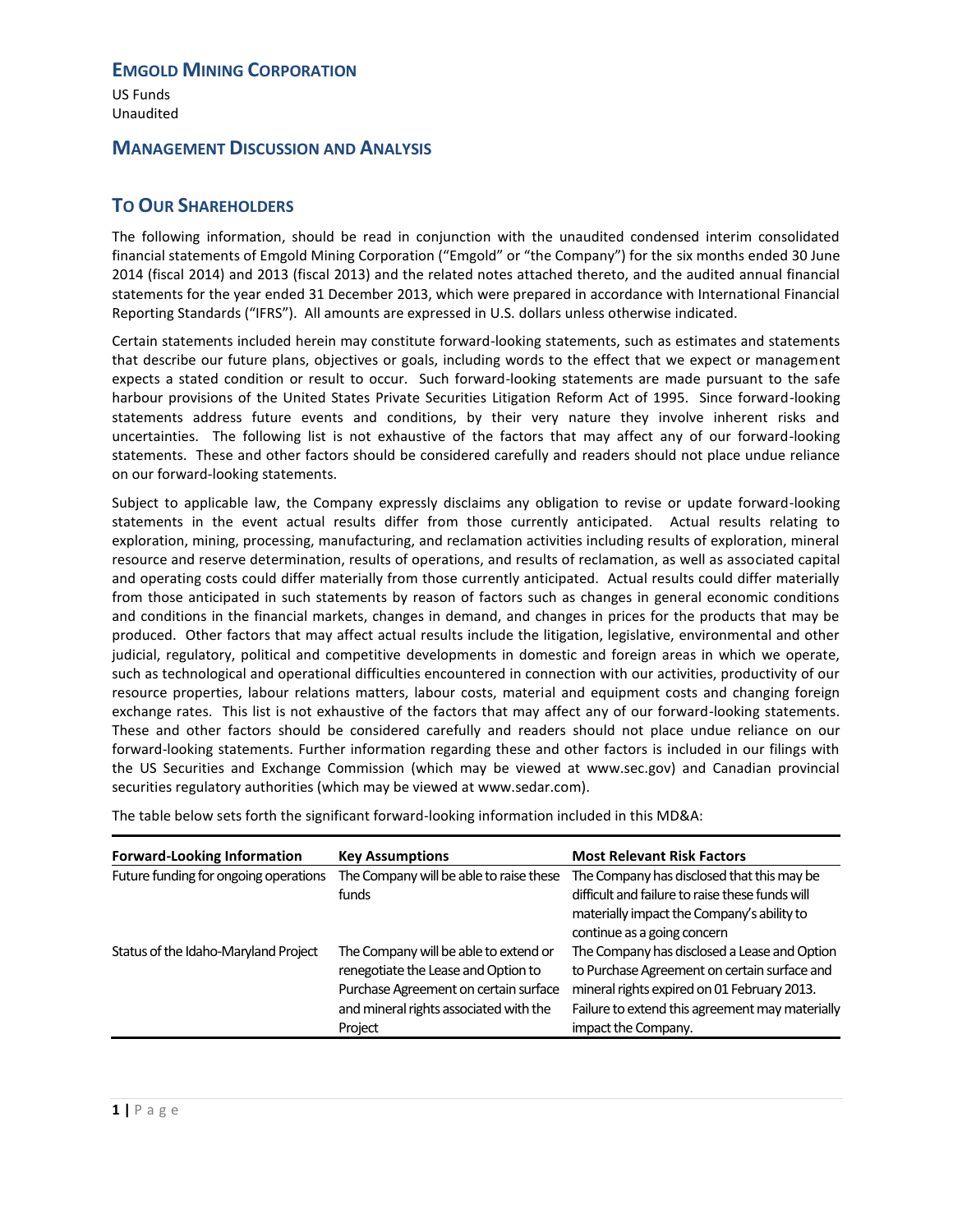US Funds Unaudited

### **MANAGEMENT DISCUSSION AND ANALYSIS**

# <span id="page-3-0"></span>**OVERVIEW**

Emgold is a gold exploration and mine development company with properties located in the western U.S. and Canada. Our vision is to "acquire high-quality gold assets in safe and stable jurisdictions of the world and advance them through exploration, feasibility, permitting, and construction with the goal of ultimately becoming a new gold producer".

The Company has a three gold and silver exploration projects located in the Rawhide Mining District, Nevada, adjacent to or near the producing Denton Rawhide Mine. These Properties include the Buckskin Rawhide East, Buckskin Rawhide West, and Koegel Rawhide Properties. High grade vein and bulk disseminated gold exploration targets have been identified on these Properties for further exploration. The Company also has two poly-metallic exploration projects located in the Nelson District of British Columbia. Gold, silver, molybdenum and tungsten targets have been identified and drilled on the Stewart Property. Gold targets have been identified and drilled on the Rozan Property.

Emgold's key property is currently the Buckskin Rawhide East Property. It is located adjacent to the Denton Rawhide Mine with a reported production of 1.6 million ounces of gold and 13.5 million ounces of silver from 1990 to 2012 (Source: The Nevada Bureau of Mines and Geology, Special Publication, MI-2012). The Property was leased to Rawhide Mining LLC ("RMC"), as outlined in the Company's 21 August 2014 press release. RMC is the owner and operator of the Denton Rawhide Mine and plans to conduct exploration on the Property with the goal of delineating mineral resources. If exploration is successful, RMC will evaluate the viability of mining and processing such resources using facilities at the adjacent Denton Rawhide Mine. RMC has the option to acquire a 100% interest in the Property by bringing it into commercial production. At that point Emgold's interest will convert to "Gold Bonus Payments", effectively a royalty on gold produced from the Property.

Between 2003 and 2013, the Company has been involved in permitting the reopening of the historic Idaho-Maryland Gold Mine located in Grass Valley, California (the "I-M Project"). However, the Project was placed on hold on 26 October 2011 due to poor equity market conditions and will remain on hold until such time as the Company is able to raise sufficient funds to advance the Project through the permitting process. On 10 September 2013, the Company's permit applications were deemed withdrawn by the City of Grass Valley and will have to be resubmitted if and when the Company is ready to move forward with the permitting process. On 01 February 2013, the Company announced that the Lease Option to Purchase Agreement for certain surface and mineral rights associated with the Idaho-Maryland Project had expired. Should negotiations to extend the Agreement be unsuccessful, Emgold has stated it will terminate the Project and focus on the other assets the Company currently has in its portfolio.

### **Significant Events and Transactions during the Period**

#### **Buckskin Rawhide East Property, NV**

The Company is currently working on the third step in a series of transactions related to the acquisition of 100% of the Buckskin Rawhide East Property, a CDN \$1 million private placement by Rawhide Mining LLC ("RMC") into Emgold, and subsequent lease of the Property to RMC. This third step will involve the acquisition of the remaining 25% of 40 unpatented mineral claims that make up part of the Buckskin Rawhide East Property. As part of this step, the remaining CAD\$250,000 private placement will be completed with RMC, of which \$110,000 will be used to acquire the 25% interest.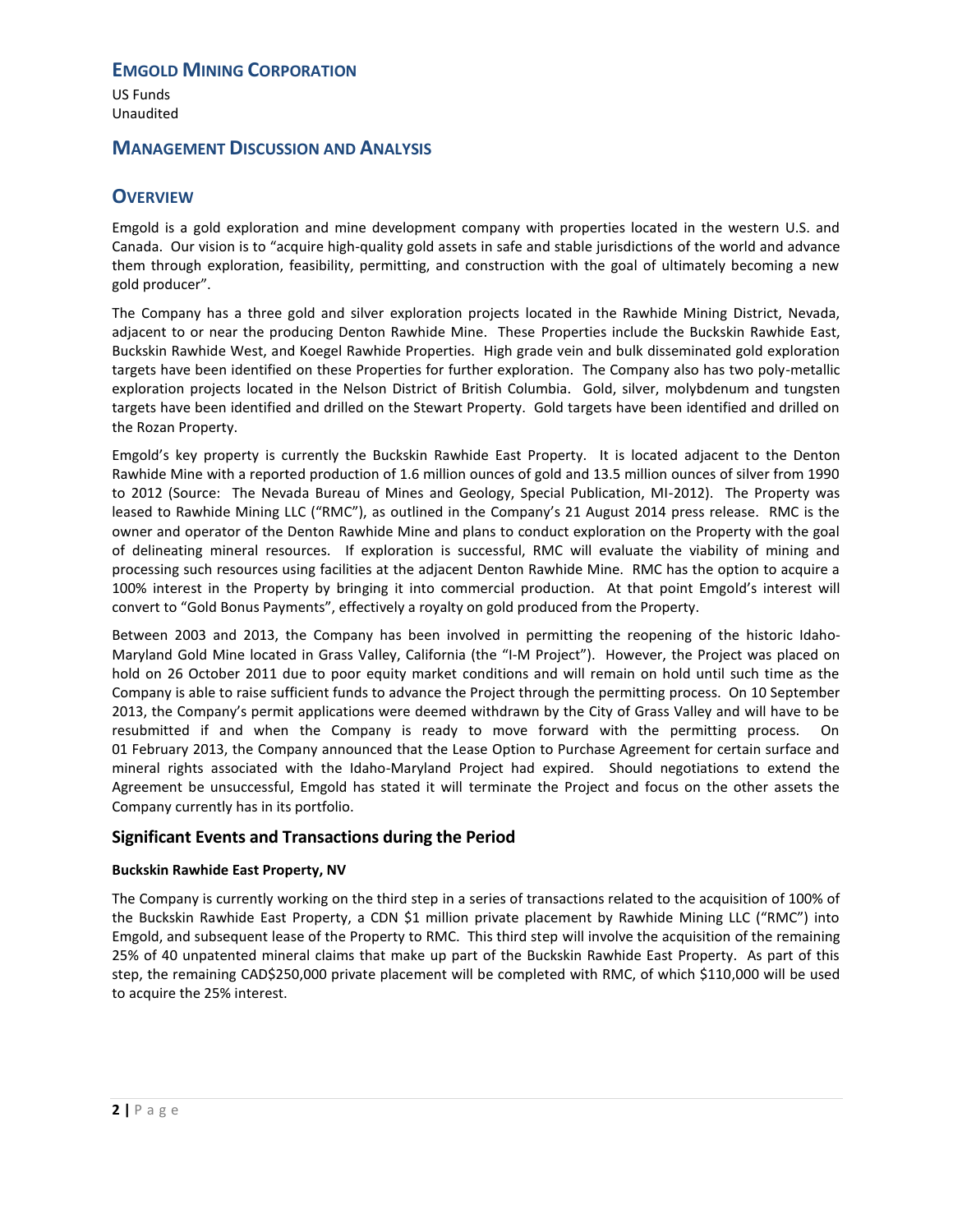US Funds Unaudited

### **MANAGEMENT DISCUSSION AND ANALYSIS**

The fourth and final step with RMC will involve completion of a Lease Agreement. RMC has agreed to lease the Buckskin Rawhide East Property from Emgold based on the following terms:

- 1. The Lease Term is 20 years.
- 2. Advance royalty payments will be \$10,000 per year, paid by RMC to Emgold, with the first payment due at signing and subsequent payments due on the anniversary of the Lease Agreement.
- 3. During the Lease Term, RMC will make all underlying claim fees to keep the claims in good standing.
- 4. RMC will conduct a minimum of US\$250,000 in exploration activities by the end of Year 1.
- 5. RMC will conduct an additional minimum of US\$250,000 in exploration activities by the end of Year 3, for a total of US\$500,000 in exploration activities by the end of Year 3.
- 6. RMC will have the option of earning a 100% interest in the Property by bringing it into commercial production.
- 7. Upon bringing the property into commercial production, RMC will make "Bonus Payments" to Emgold. Bonus Payments will be US\$15 per ounce of gold when the price of gold ranges between US\$1,200 per ounce and US\$1,799 per ounce. If the price of gold exceeds US\$1,800 per ounce, the Bonus Payment will increase to US\$20 per ounce
- 8. After meeting its exploration requirements, should RMC subsequently elect to drop the Property or decide not to advance it, the Property will be returned to Emgold. Should Emgold subsequently advance the Property into production, RMC shall then be entitled to the same type of Bonus Payments as contemplated in 7 above.

On 17 June 2013, Emgold announced that the 2013 surface drilling program for the Buckskin Rawhide East Property was approved by the Bureau of Land Management. Drilling on the property, conducted by RMC, commenced on the Property in the third quarter and continued into the fourth quarter of 2013. Results are pending.

#### **Idaho-Maryland Property, CA**

On 01 February 2013 a Lease Option to Purchase Agreement for 91 acres of surface rights and 2,750 aces of mineral rights associated with the Idaho-Maryland Project expired ("BET properties"). Should negotiations to extend the agreement be unsuccessful, Emgold has stated it will terminate the Project and focus on the other assets the Company currently has in its portfolio. Permitting activities for the Idaho-Maryland Project remain on hold.

#### **Other Properties**

On all of the Company's other properties, there is no activity to report.

#### **Corporate**

The Company continues to focus on raising capital to advance its projects and support corporate overhead.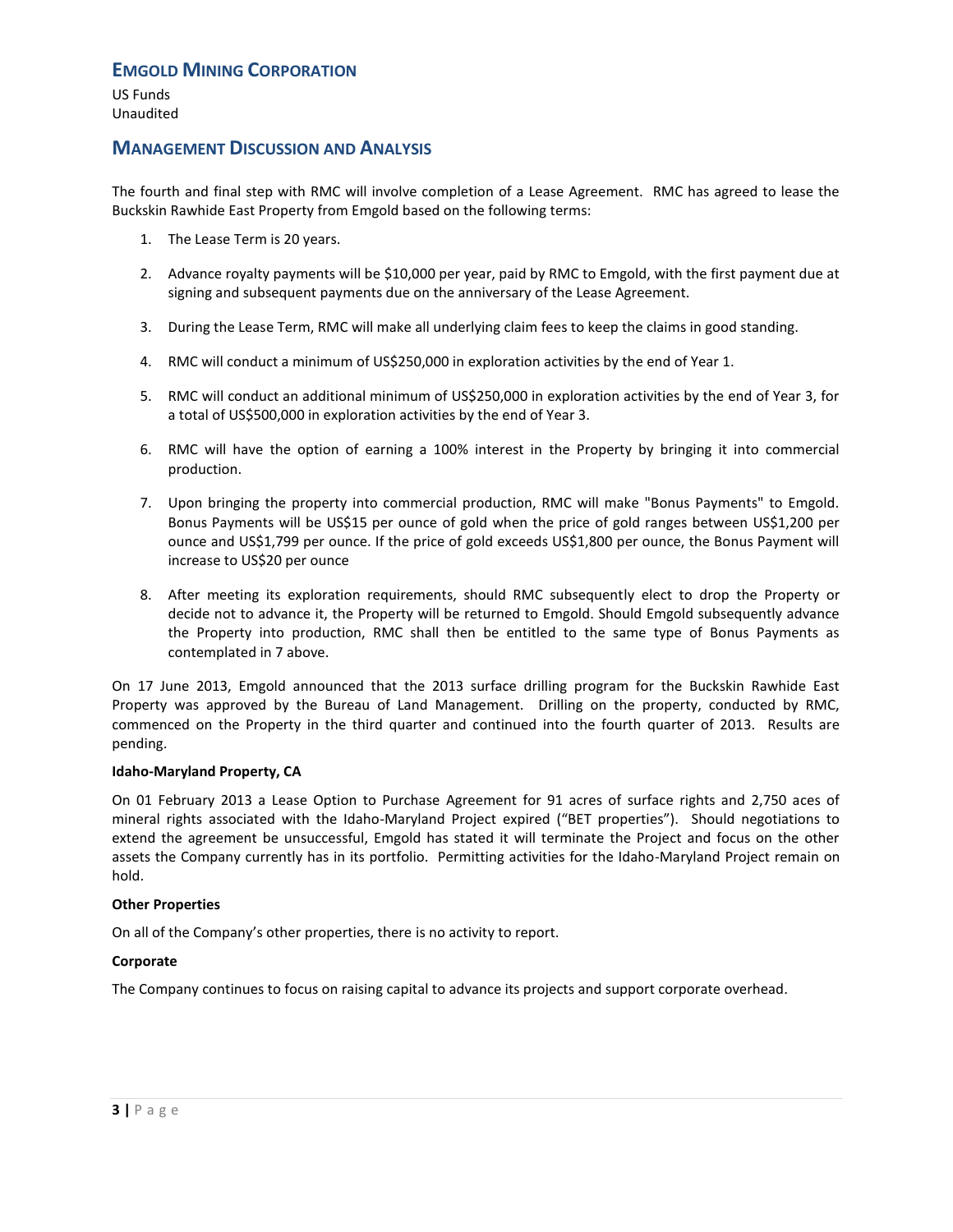US Funds Unaudited

# **MANAGEMENT DISCUSSION AND ANALYSIS**

### **Buckskin Rawhide East Property, Nevada**

The Buckskin Rawhide East Property is situated within the Walker Lane structural zone and gold belt of Western Nevada. The Walker Lane is a regional shear zone of right lateral strike slip faulting and a known gold trend that hosts large and small historic and currently operating gold-silver mines, including mines of the Comstock Lode, Tonopah Mining District and Rawhide Mining District. The geology and mineralization on the Property are associated with lithologic units and structures of the Rawhide volcanic center, as well as structures from the Walker Lane and Basin and Range. Exploration results at Buckskin Rawhide East Property indicate the potential for high grade mineralized gold/silver veins and bulk mineable disseminated gold/silver zones

The Buckskin Rawhide East Property, totaling 52 unpatented mineral claims, is an early stage gold/silver exploration property located adjacent to and bounded on the east and south by the Denton Rawhide Mine, a gold/silver mine that is owned and operated by Rawhide Mining LLC. The Denton Rawhide Mine was formerly operated by Kennecott Rawhide Mining Company, a subsidiary of Rio Tinto Mining Corporation. It is also adjacent to and bounded on the north and west by the Regent gold-silver Property ("Regent Property"), also owned Rawhide Mining LLC. The Regent Property was formerly drilled by Kennecott Rawhide Mining Company, Newmont Exploration Company, and Pilot Gold Corporation. Denton Rawhide Mine is reported to have produced 1.6 million ounces of gold and 12.5 million ounces of silver between 1990 and 2012 (source: The Nevada Bureau of Mines and Geology, Special Publication, MI-2012).

In 2009, Emgold signed a Lease and Option to Purchase Agreement with Nevada Sunrise LLC and leased a 100% interest in 46 claims that made up the original Buckskin Rawhide East Property. Forty of these claims were 75% owned by Nevada Sunrise LLC and 25% owned (but controlled by Nevada Sunrise LLC through a carried interest) by the Castagne Estate. Six claims were owned by Nevada Sunrise LLC. Subsequently, Emgold staked six additional claims increasing the property size to 52 claims.

On 14 and 19 November 2013, the Company announced that it had signed an Agreement with Rawhide Mining LLC ("RMC") pursuant to which the Company would issue to RMC, on a private placement basis, shares and warrants in an amount of CAD\$1.0 million, part of which would be used to fund the acquisition of 46 claims outlined above owned from Nevada Sunrise LLC and the Castagne Estate. Also, pursuant to the Agreement, upon completion of the title transfer of the 100% of the Buckskin Rawhide East Property to Emgold, the Company will subsequently lease the property to RMC. This transaction is occurring in a number of steps.

At quarter end, Emgold currently owns 12 claims and a 75% interest in 40 additional claims that it acquired from Nevada Sunrise LLC. Emgold is in the process of acquiring the remaining 25% of the 40 additional claims from the Castagne Estate. Regardless, Emgold currently controls this remaining 25% interest in the 40 claims by nature the controlled interest in the claims acquired by Nevada Sunrise LLC. After meeting its exploration requirements, should RMC subsequently elect to drop the Property or decide not to advance it, the Property will be returned to Emgold.

Historic RC drilling on the property in the 1980's and 1990's totaled 113 holes and 53,370 feet.

RMC conducted exploration on Buckskin Rawhide East in 2013 (22 holes totaling 7,100 feet), and results from that exploration are pending. No exploration work was done on the Property in Q2 2014.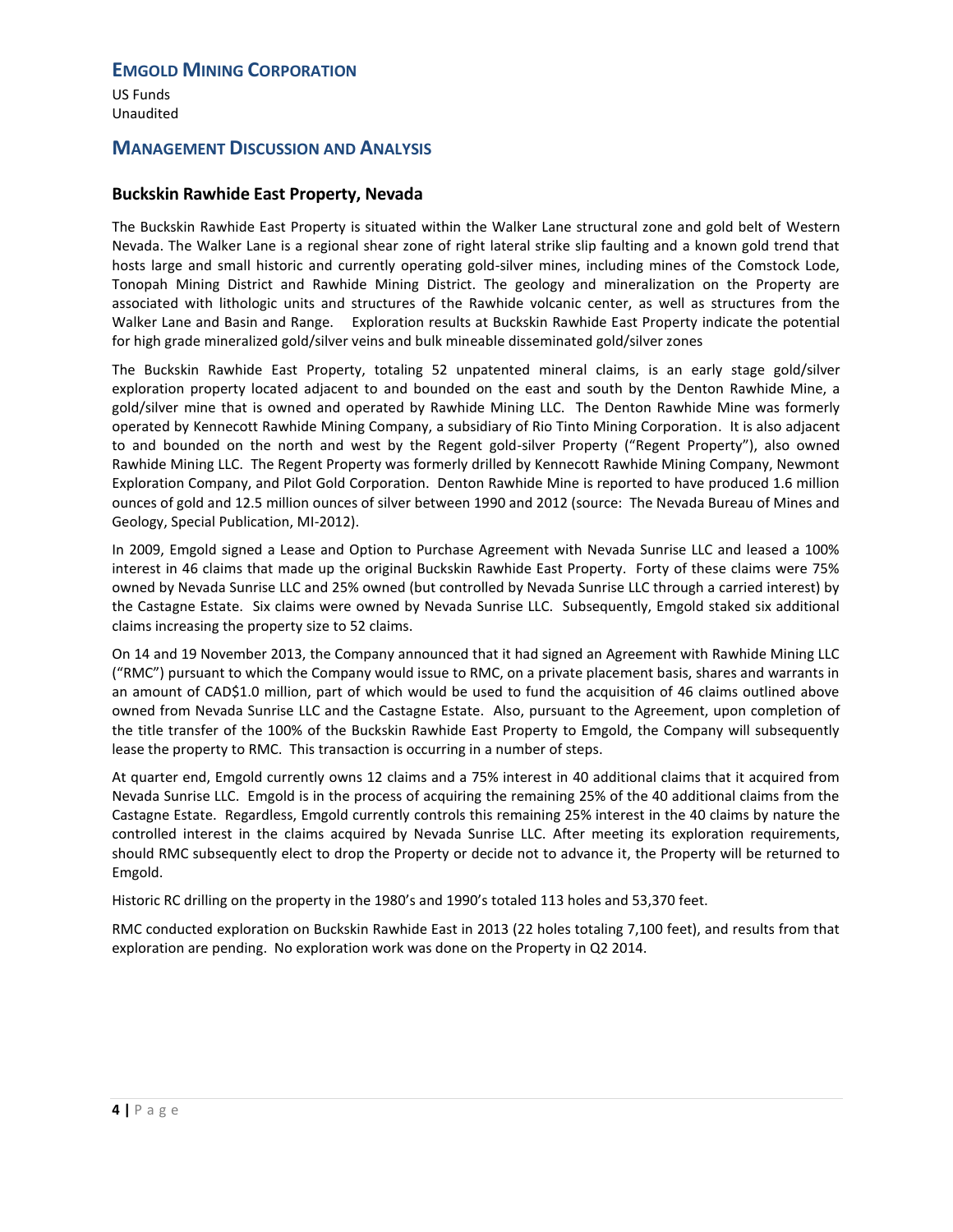US Funds Unaudited

# **MANAGEMENT DISCUSSION AND ANALYSIS**

### **Buckskin Rawhide West Property, Nevada**

The Buckskin Rawhide West Property, totaling 21 mineral claims, is an early stage gold/silver exploration property located two miles west of the Denton Rawhide Mine, a gold/silver mine that is owned and operated by Rawhide Mining LLC. The Buckskin Rawhide East Property, totaling 52 mineral claims, is an early stage gold/silver Property, also controlled by Emgold, located several thousand feet east but not adjacent to Buckskin Rawhide West.

Exploration results at Buckskin Rawhide West Property indicate the potential for high grade mineralized gold/silver veins and bulk mineable disseminated gold/silver zones. The development alternatives included advancing the Buckskin Rawhide West Property as a standalone gold/silver exploration project or working with Rawhide Mining LLC to explore and develop the Property.

Emgold has a lease and option to purchase agreement with Jeremy Wire, an individual, for 21 unpatented mining claims at Buckskin Rawhide West. The terms of this agreement were disclosed in an Emgold news release dated 06 February 2013.

| Year | <b>Advance Royalty</b>      |
|------|-----------------------------|
|      | Payment                     |
| 2012 | (1)<br>10,000 (paid)<br>S   |
| 2013 | (2)<br>10,000 (paid)<br>\$. |
| 2014 | (2)<br>10,000 (paid)<br>\$  |
| 2015 | (3)<br>20,000<br>Ś          |
| 2016 | (3)<br>30,000<br>\$         |
| 2017 | (3)<br>30,000<br>S          |
| 2018 | (3)<br>30,000<br>S          |
|      |                             |

Emgold has agreed to lease the property from Jeremy Wire subject to the following payments:

Note: (1) An initial lease payment paid 50% in cash and 50% in Emgold common shares. (2) Lease payments may be paid in cash or Emgold common shares, at the discretion of Emgold. (3) Lease payments may be paid in cash or Emgold common shares, at the discretion of the Lessor. Shares will be issued at "market value" which means the volume weighted closing price of the shares on the TSX Venture Exchange or the most senior stock exchange or quotation system on which the shares are then listed or quoted for fifteen (15) trading days ending on the date that is five (5) business days before the applicable payment is due, subject to a minimum price of USD\$0.08 per share.

During the lease period, Emgold may conduct exploration and, if warranted, complete a NI 43-101 Technical Report on the Property. On making the above payments and completion of the Technical Report, Emgold will acquire 100% ownership of the property. In the event that commercial production occurs, Mr. Wire will be entitled to a two percent Net Smelter Royalty on production from the property. Emgold will retain the right to purchase this royalty for \$1 million, less any advance royalty payments already made.

No exploration work was conducted on the property in Q2 2014.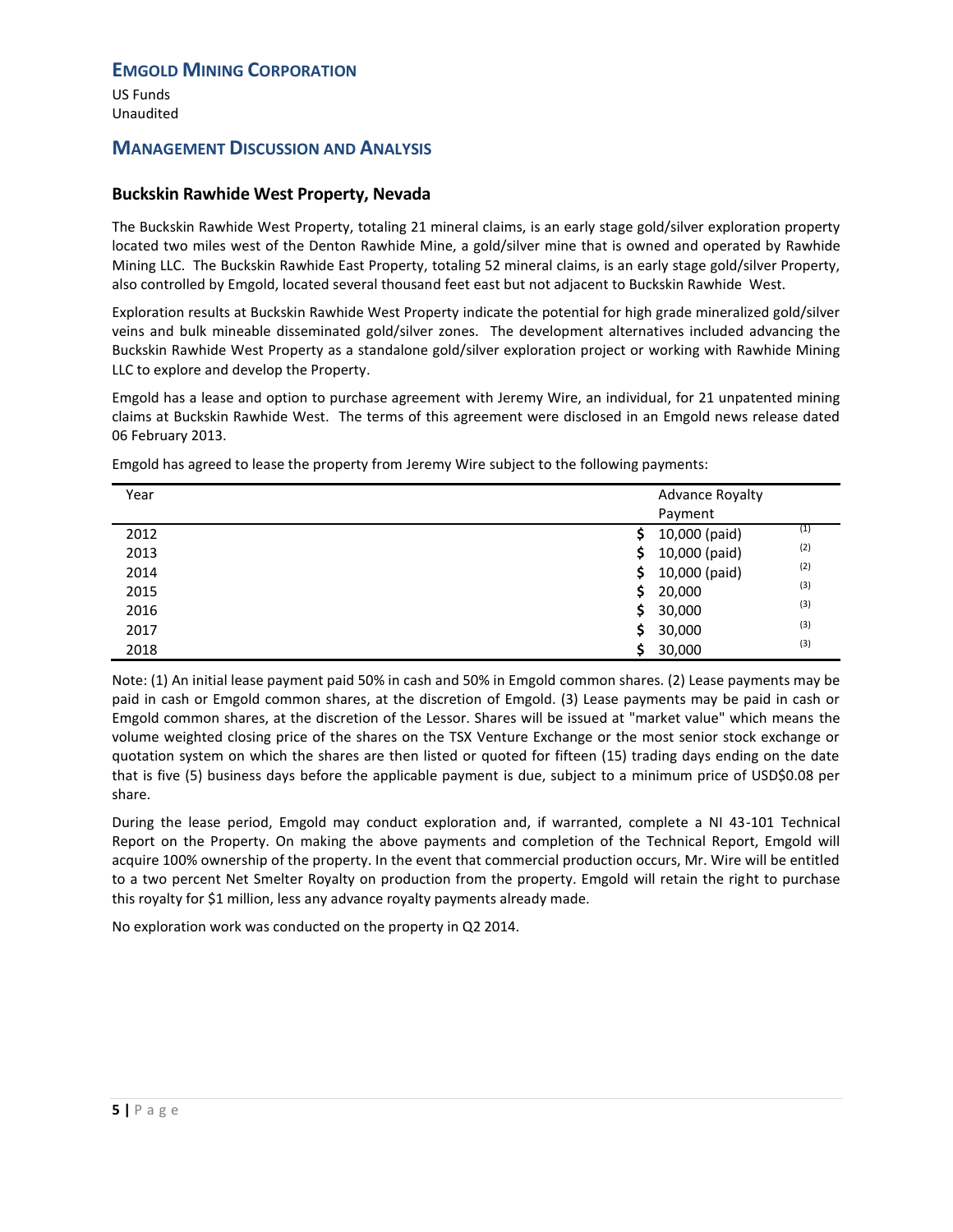US Funds Unaudited

# **MANAGEMENT DISCUSSION AND ANALYSIS**

### **Koegel Rawhide Property, Nevada**

The Koegel Rawhide Property is an early stage gold/silver exploration property located about four miles south of the Denton Rawhide Mine, a gold/silver mine that is owned and operated by Rawhide Mining LLC. The Rawhide Mine was formerly operated by Kennecott Rawhide Mining Company, a subsidiary of Rio Tinto Mining Corporation with reported production (by Kennecott) of 1.4 million ounces of gold and 10 million ounces of silver between 1988 and 2005. It is also south of Emgold's Buckskin Rawhide Property and the Regent gold-silver Property, owned by Rawhide Mining LLC. The Regent Property was formerly drilled by Kennecott Rawhide Mining Company and Newmont Exploration Company.

Geologic mapping by Charles P. Watson, a consulting geologist, in the years 1991-1992, indicates the Property is covered mostly by Tertiary (Pliocene) age intermediate volcanic rocks including andesitic tuff breccias, sills and dikes. The volcanic units have been folded into minor anticlines and faulted. Faults of several orientations occur on the Property with north, northwest and northeast trends. Hydrothermal alteration (clay and silica) is present and is associated with structures and mineralization.

Emgold has a lease and option to purchase agreement with Jeremy Wire, an individual, for 19 unpatented mining claims at Koegel Rawhide. The terms of this agreement were disclosed in an Emgold news release dated 13 February 2013. Emgold has agreed to lease the property from Jeremy Wire subject to the following payments:

| Year | <b>Advance Royalty</b>     |  |
|------|----------------------------|--|
|      | Payment                    |  |
| 2012 | (1)<br>10,000 (paid)       |  |
| 2013 | (2)<br>10,000 (paid)<br>\$ |  |
| 2014 | (2)<br>10,000 (paid)<br>\$ |  |
| 2015 | (3)<br>\$<br>20,000        |  |
| 2016 | (3)<br>Ś.<br>30,000        |  |
| 2017 | (3)<br>\$.<br>30,000       |  |
| 2018 | (3)<br>30,000              |  |

Note: (1) An initial lease payment paid 50% in cash and 50% in Emgold common shares. (2) Lease payments may be paid in cash or Emgold common shares, at the discretion of Emgold. (3) Lease payments may be paid in cash or Emgold common shares, at the discretion of the Lessor. Shares will be issued at "market value" which means the volume weighted closing price of the shares on the TSX Venture Exchange or the most senior stock exchange or quotation system on which the shares are then listed or quoted for fifteen (15) trading days ending on the date that is five (5) business days before the applicable payment.

During the lease period, Emgold may conduct exploration and, if warranted, complete a NI 43-101 Technical Report on the Property. On making the above payments and completion of the Technical Report, Emgold will acquire 100% ownership of the property. In the event that commercial production occurs, Mr. Wire will be entitled to a two percent Net Smelter Royalty on production from the property. Emgold will retain the right to purchase this royalty for \$1 million, less any advance royalty payments already made.

On 15 February 2013, the Company announced that it had staked an additional 17 unpatented mining claims totaling 340 acres. This increased the size of the Koegel Rawhide Property to 36 unpatented mining claims totaling 720 acres.

No exploration work was conducted on the property in 2014.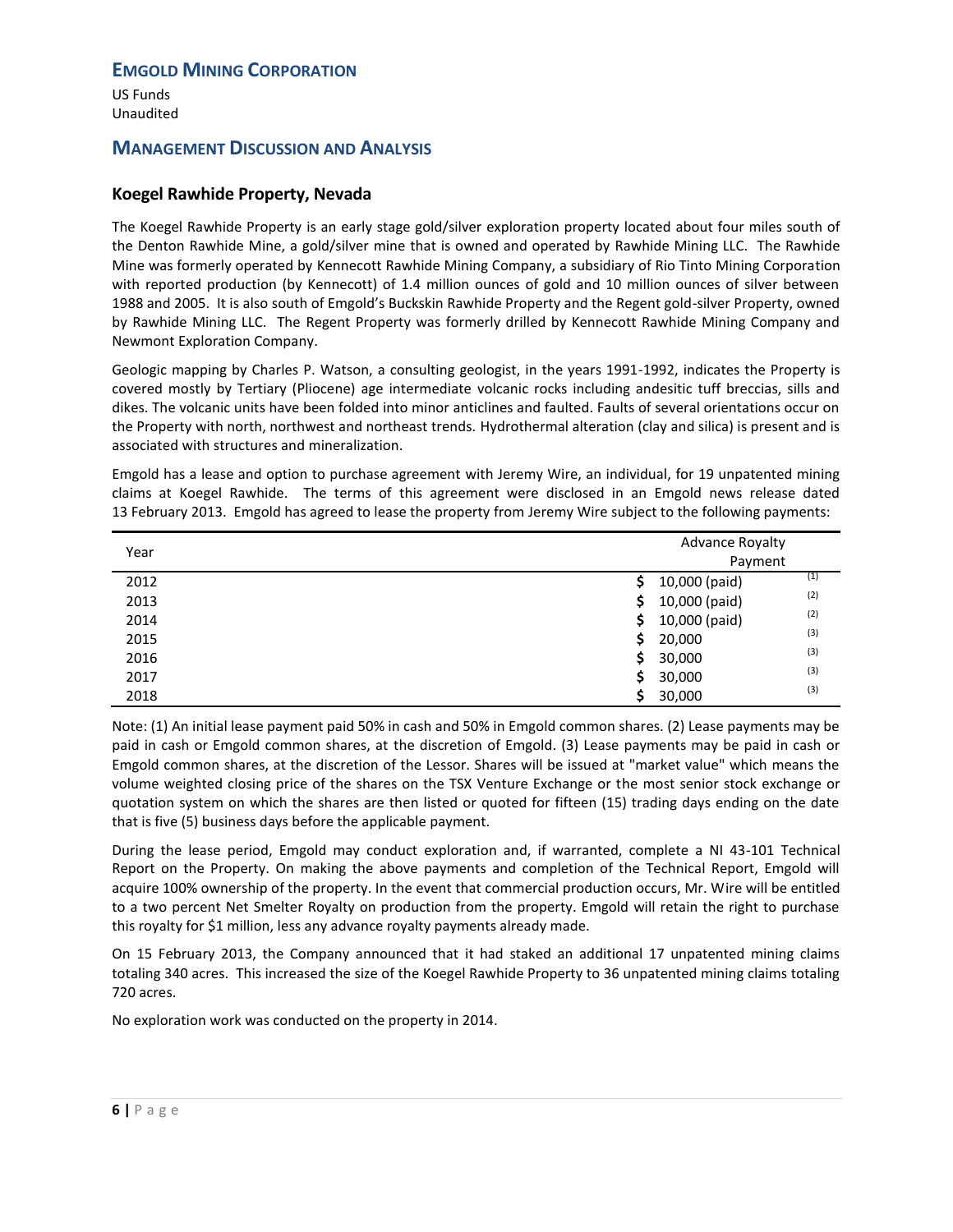US Funds Unaudited

# **MANAGEMENT DISCUSSION AND ANALYSIS**

### **Stewart Property, British Columbia**

In 2001, the Company entered into an option agreement to acquire the rights to the Stewart mineral claims, a polymetallic prospect located close to Nelson in south-eastern British Columbia. The Company has earned a 100% interest in the property, subject to an underlying royalty interest.

The Stewart Property is an early stage exploration property. It is located in a region of historic mining activity, and is part of a large geological trend of tungsten, molybdenum and gold mineralization. The Stewart Property contains a number of gold, molybdenum, tungsten and silver-lead-zinc prospects. The property has been assessed by various operators since 1967, each exploring a different type of mineral deposit. Much data is available from those programs as well as work done by Emgold. Five main exploration targets have been identified to date – the Stewart Moly Zone, the Craigtown Creek Gold Zone, the Stewart Creek Gold Zone, the Arrow Tungsten Zone, and the Free Silver Zone.

The Stewart Property is located west and adjacent to the Yankee Dundee Property, which contains a number of historic gold mines including the Yankee Girl Mine. The Yankee Girl Mine operated between 1907 and 1051 producing 375,000 tons of ore at an average recovered grade of 10.26 grams per tonne gold and 12.51 grams per tonne silver (source: B.C Ministry of Energy, Mines, and Natural Gas data available at [www.minfile.gov.bc.ca\)](http://www.minfile.gov.bc.ca/). However, proximity of Stewart to other properties such as Yankee Dundee does not guarantee exploration success. However, similar geology, structures, and the presence of historic workings on the Property does increase the potential for discovery.

A total of 31 diamond drill holes were completed by Shell, Cominco, Selco, and Cameco on the Property between 1980 and 2000, totaling 4,495.1 meters. To date, Emgold has drilled 72 diamond drill holes totaling 9,242.1 meters with a number of significant intercepts.

No exploration work was completed on the property in Q2 2014.

#### **Rozan Property, British Columbia**

In 2000, the Company entered into an option agreement to acquire the rights to the Rozan Property, a prospect located south of the community of Nelson in the Red Mountain area of south eastern British Columbia. The Company holds a 100% interest in the property, subject to an underlying royalty interest.

The Rozan Property is an early stage polymetallic exploration property in the same geological trend as the Stewart Property. Exploration by Emgold has included geological mapping, geochemical sampling and geophysical surveys along with small drilling programs, all of which had encouraging results. The Rozan Property has the potential for high-grade gold veins, bulk mineable disseminated gold zones, and possibly other metals.

The Property is located west and adjacent to the Kena Property. The Kena Property hosts a measured and indicated mineral resource of 25.3 million tonnes at 0.60 gram per tonne gold (489,000 ounces) and an inferred resource of 90.4 million tons at 0.48 gram per tonne gold (1,399,000 ounces of gold) (source: Altair Gold Press Release dated April 11, 2013). However, proximity of Rozan to other properties such as Kena does not guarantee exploration success. However, similar geology, structures, and the presence of historic workings on the Property does increase the potential for discovery.

To date, Emgold has completed 18 diamond drill holes on the Property totaling 1,906.8 meters, with a number of significant intercepts.

No exploration work was completed on the Property in Q2 2014.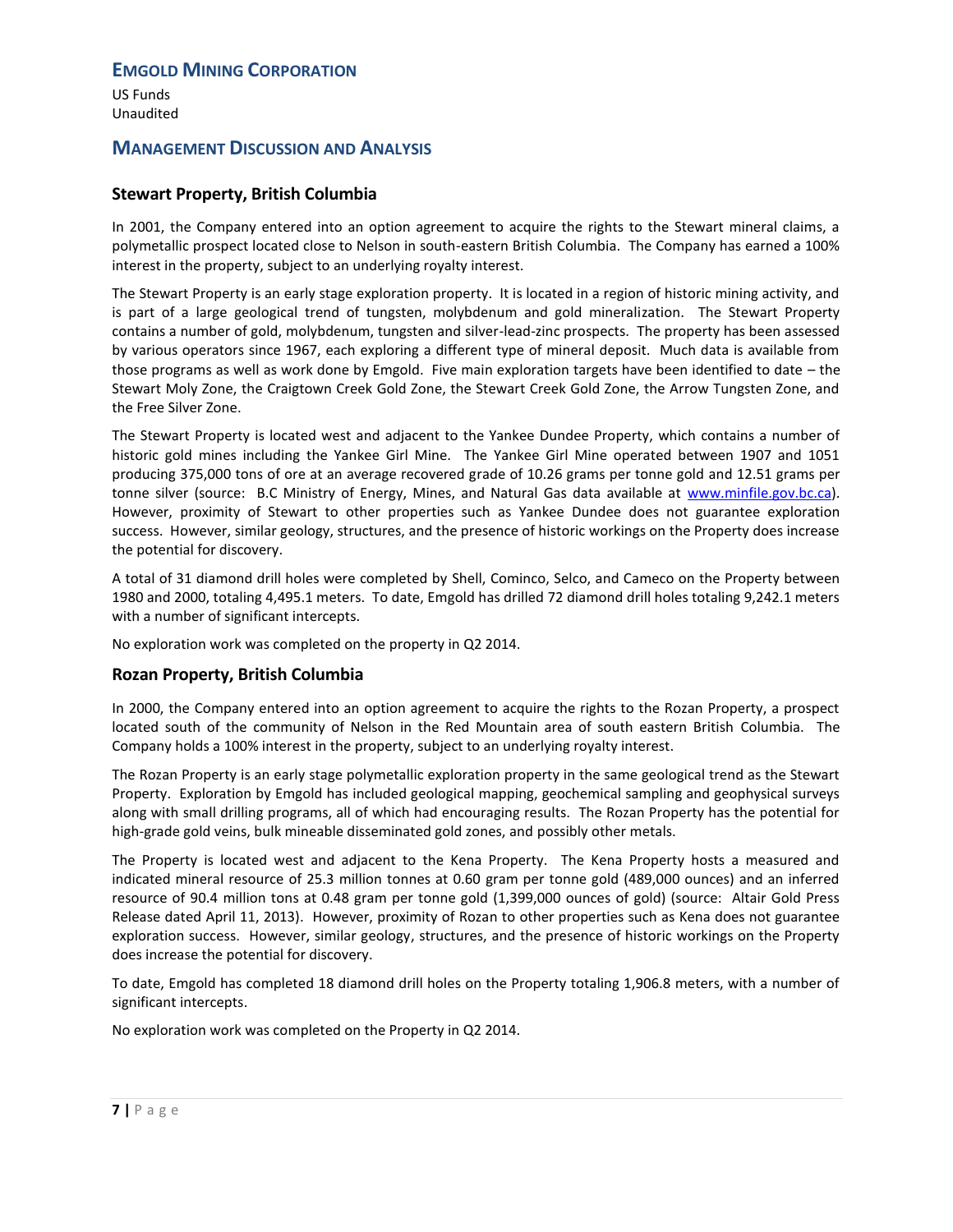US Funds Unaudited

# **MANAGEMENT DISCUSSION AND ANALYSIS**

# **The I-M Project, California**

The Idaho-Maryland Mine, located in Grass Valley, California was discovered in 1851. It was in production from 1862 through 1956 and was the second largest historical underground gold producer in California. Total recorded production was 2,383,000 ounces of gold from 5,546,000 short tons for a recovered grade of 0.43 ounces of gold per short ton. The Idaho-Maryland Mine is located adjacent to the historic Empire Mine, the largest historical underground producer in California, reportedly producing 5.8 million ounces of gold. It was Newmont Mining Corporation's first operating mine and Newmont maintains the mineral rights to the property. Within a three mile radius of the Idaho-Maryland Mine, the historic mines in the Grass Valley District produced a reported 13 million ounces of gold. Including placer gold, the Grass Valley District is reported to have produced 17 million ounces of gold.

At 31 December 2013, the Company had a mining lease and option to purchase agreement (the "BET Agreement") for the I-M Project. Subsequent to year end 2013, the BET Agreement expired. The Company is currently in negotiations to extend or renegotiate the Agreement. The BET Agreement, subject to a series of extensions, covers the BET properties. Emgold owns certain other mineral and surface rights associated with the Project.

Prior to the expiry of the BET agreement, the Company was in the advanced stage of the permitting process for the I-M Project. The I-M Project was being permitted in accordance with the California Environmental Quality Act ("CEQA") and the Surface Mining and Reclamation Act ("SMARA"), as well as other local, State and Federal legislation. The City of Grass Valley (the "City") was the Lead Agency for the CEQA and SMARA processes for the I-M Project.

Note that current volatility in the world markets due to political and economic conditions, beyond the Company's control, are affecting all junior and senior mining companies' ability to raise funds in the current market. As announced in a 26 October 2011 press release and further reiterated in 07 September 2013 and 01 February 2013 press releases, Emgold recognized it would need to temporarily place the Idaho-Maryland Project permitting on hold until market conditions improve. At this point in time, markets have not significantly improved. As outlined in the press releases, the Company may elect to drop the project and focus on other quality assets in the Company's portfolio.

### **Golden Bear Ceramics Company**

In addition to its mineral property interests, the Company has developed a manufacturing process that can be used to process a variety of mineral wastes, including mine tailings, fines from aggregate quarries, and fly ash from coal fired power plants, into high quality 100% recycled stone and ceramic building products such as floor tile, roof tile, and wall cladding. This process uses off-the-shelf equipment from the ceramics industry and involves traditional cold forging and hot forging processes. The products can be certified by the US Green Building Council and would meet requirements for Leadership in Energy and Environmental Design (LEED) Credits. The Company plans to ultimately spin this technology off to a third party to allow its commercialization to be independently financed.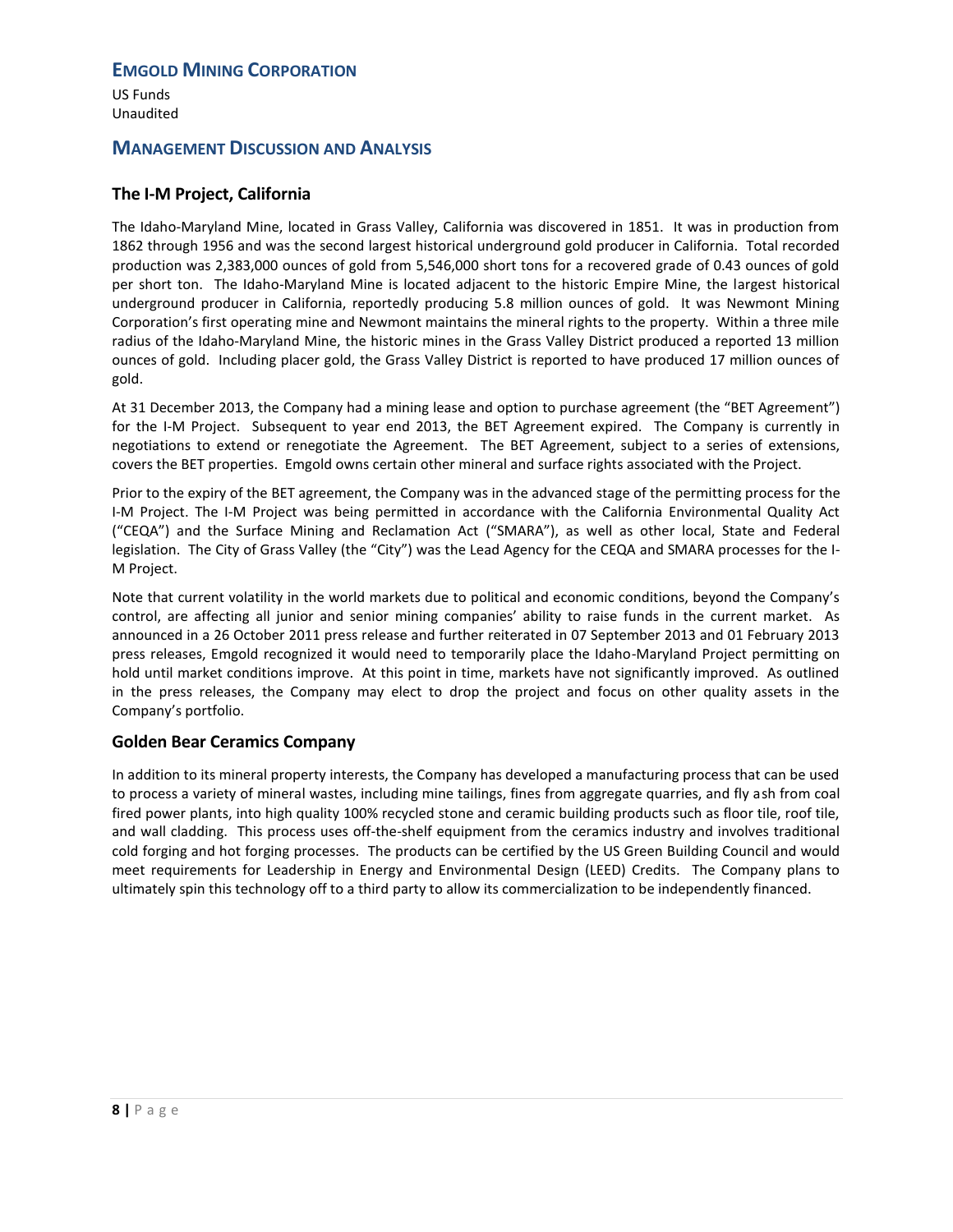US Funds Unaudited

# **MANAGEMENT DISCUSSION AND ANALYSIS**

# <span id="page-10-0"></span>**RESULTS OF OPERATIONS**

The loss for the six months ended 30 June 2014 was \$171,214 compared to \$217,187 in the comparative period. For the three months ended 30 June 2014 the loss was \$71,104, which compares to a loss of \$42,496 in the same period of fiscal 2013. The main fluctuations in costs are as follows:

| <b>Management and consulting</b> | 6 months | 6 months | 3 months | 3 months |
|----------------------------------|----------|----------|----------|----------|
| (rounded to the nearest '000)    | 2014     | 2013     | 2014     | 2013     |
|                                  | 69.000   | 119.000  | 34.000   | 59,000   |
| Variance increase (decrease)     | (50,000) |          | (25,000) |          |

The board and management reached an agreement to reduce the CEO remuneration during this period of uncertainty, and this has resulted in a decrease in costs to the category.

| <b>Salaries and benefits</b><br>(rounded to the nearest '000) |  | 6 months<br>2014   | 6 months<br>2013 | 3 months<br>2014   | 3 months<br>2013 |
|---------------------------------------------------------------|--|--------------------|------------------|--------------------|------------------|
| Variance increase (decrease)                                  |  | 30,000<br>(13,000) | 43.000           | $\sim$<br>(15,000) | 15,000           |
|                                                               |  |                    |                  |                    |                  |

The Company laid-off its employees during the difficult market place, and this has resulted in a decrease in salary expenses.

| <b>Professional fees</b><br>(rounded to the nearest '000) |  | 6 months<br>2014   | 6 months<br>2013 | 3 months<br>2014   | 3 months<br>2013 |
|-----------------------------------------------------------|--|--------------------|------------------|--------------------|------------------|
| Variance increase (decrease)                              |  | 23,000<br>(20,000) | 43.000           | 15.000<br>(26,000) | 41.000           |

The primary change in professional fees results from a reclassification this year of the fees charged by Clearline Chartered Accounts, which are now being presented as management fees.

| Listing and filling fees      |  | 6 months          |  | 6 months |  | 3 months         |  | 3 months |  |
|-------------------------------|--|-------------------|--|----------|--|------------------|--|----------|--|
| (rounded to the nearest '000) |  | 2014              |  | 2013     |  | 2014             |  | 2013     |  |
| Variance increase (decrease)  |  | 12,000<br>(5,000) |  | 17.000   |  | 2.000<br>(8,000) |  | 10,000   |  |

The listing and filling fees are lower than the comparative period is because the vendors are providing a cheaper price than prior year, and also, unlike the comparative period, there are no private placement activities in the current period.

| <b>Shareholder communication</b> | 6 months | 6 months | 3 months | 3 months |
|----------------------------------|----------|----------|----------|----------|
| (rounded to the nearest '000)    | 2014     | 2013     | 2014     | 2013     |
|                                  | 6.000    | 19.000   | 2.000    | 3,000    |
| Variance increase (decrease)     | (13,000) |          | (1,000)  |          |

The Company continues to curtail every expenditure possible in uncertain times.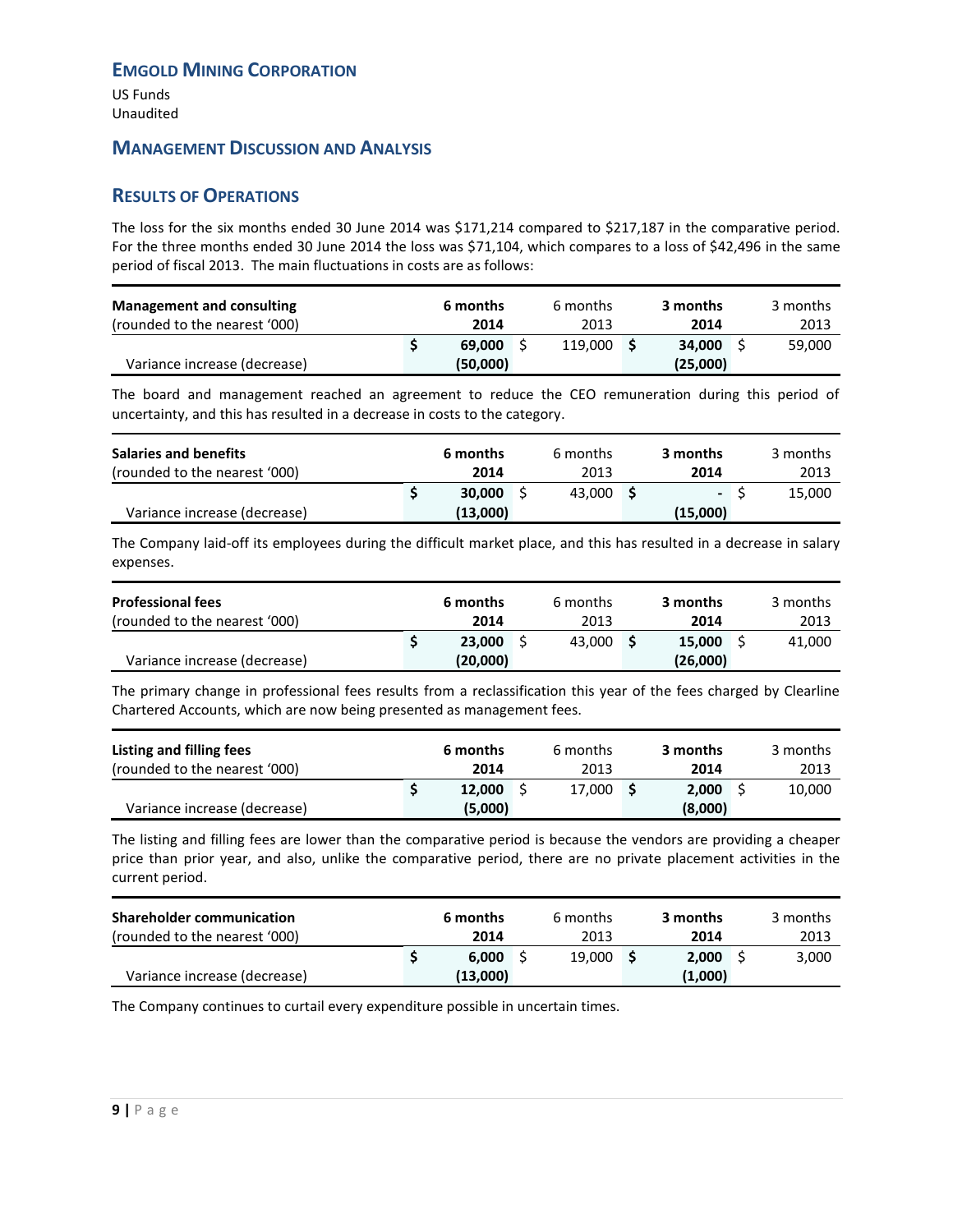US Funds Unaudited

### **MANAGEMENT DISCUSSION AND ANALYSIS**

# <span id="page-11-0"></span>**FINANCIAL DATA FOR THE LAST EIGHT QUARTERS**

The following table sets out selected unaudited quarterly financial information of the Company and is derived from the unaudited interim condensed interim consolidated financial statements prepared by management. The Company's interim financial statements are prepared in accordance with International Financial Reporting Standards and are expressed in US dollars

| Three Months Ended                           | <b>IFRS</b><br>June-14 | <b>IFRS</b><br>Mar-14 | <b>IFRS</b><br>$Dec-13$ | <b>IFRS</b><br>$Sep-13$ | <b>IFRS</b><br>$Jun-13$ | <b>IFRS</b><br>$Mar-13$ | <b>IFRS</b><br>Dec-12 | <b>IFRS</b><br>$Sep-12$ |
|----------------------------------------------|------------------------|-----------------------|-------------------------|-------------------------|-------------------------|-------------------------|-----------------------|-------------------------|
|                                              | \$                     | \$                    | \$                      | \$                      | \$                      | \$                      | \$                    | \$                      |
| <b>Total Revenues</b>                        |                        |                       |                         |                         |                         |                         |                       |                         |
| (Loss) income from<br>continuing operations  | (71, 104)              | (100, 110)            | (523, 724)              | (86,073)                | (42, 496)               | (174, 691)              | 522,705               | (406, 122)              |
| (Loss) income for the<br>period              | (71, 104)              | (100, 110)            | (258, 169)              | 106,216                 | (42, 496)               | (174, 691)              | 522,705               | (406, 122)              |
| Gain (loss) per share<br>(Basic and diluted) | (0.00)                 | (0.00)                | (0.00)                  | (0.00)                  | (0.00)                  | (0.00)                  | 0.01                  | (0.01)                  |
| Total assets                                 | 1,283,362              | 1,270,579             | 1,290,459               | 1,372,229               | 1,585,153               | 1,701,112               | 1,677,936             | 1,500,731               |
| Working capital                              | (778, 953)             | (725, 759)            | (626, 552)              | (513, 147)              | (877, 877)              | (801, 353)              | (923, 332)            | (466, 057)              |

The variances between the three month periods of June and March 2014 are resulting from exploration expenditures, wages and salaries, professional fees and foreign currency exchange.

The variances between the three month periods of March and June 2013, June and September 2013, and September and December 2013 are primarily a result of adjustments impacting the warrant liability and timing of exploration expenses incurred.

The variance between the 31 December 2013 and 31 March 2014 periods is widely a result of a significant adjustment to the warrant liability as a result of the audit process. The expenses incurred in the six month period ended 30 June 2014 are in line with the expectations of management.

Other factors contributing to the variances between quarters are affected by the Company's activities and progress on permitting of the I-M Project and flow through work completed on the Company's B.C. properties. These are discretionary costs, primarily related to the availability of finances, timing and availability of hiring of external consultants related to the permitting process, resource estimates and engineering or capital expenditures, which have been delayed.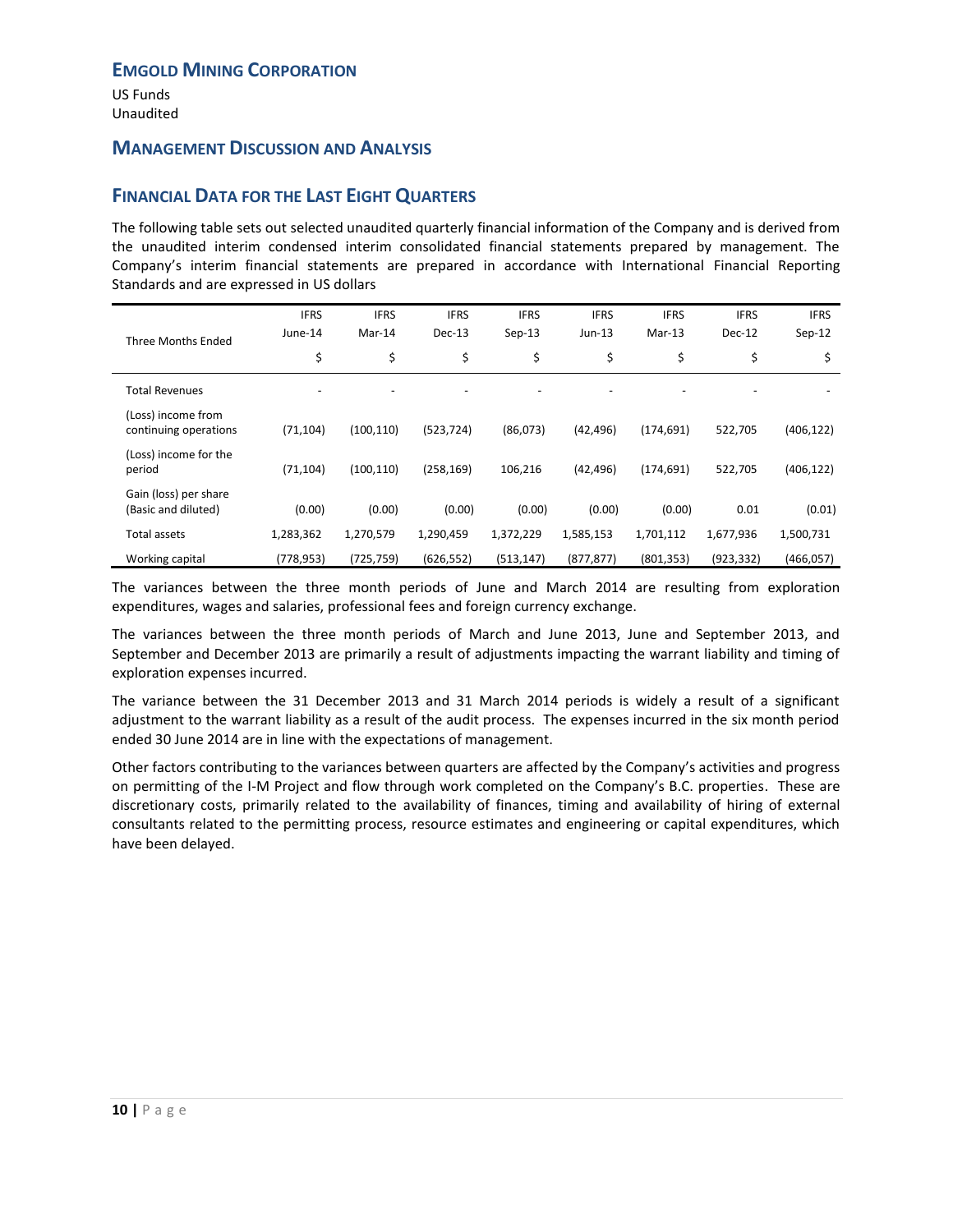US Funds Unaudited

# **MANAGEMENT DISCUSSION AND ANALYSIS**

# <span id="page-12-0"></span>**EXPLORATION AND EVALUATION EXPENDITURES**

|                                                        | <b>Six Months</b>              | For the                  | <b>Cumulative</b> |
|--------------------------------------------------------|--------------------------------|--------------------------|-------------------|
|                                                        | <b>Ended</b>                   | Year Ended               | Total as at       |
|                                                        | 30 June                        | 31 December              | 30 June           |
|                                                        | 2014                           | 2013                     | 2014              |
| Idaho - Maryland Property, California                  |                                |                          |                   |
| Geological and geochemical                             | \$<br>845 \$                   |                          | \$<br>4,978,305   |
| Land lease and taxes                                   | 946                            |                          | 1,828,296         |
| Mine planning                                          |                                |                          | 4,819,000         |
| Transportation                                         | 1,095                          |                          | 138,675           |
| Community relations                                    |                                |                          | 82,941            |
| Assay and analysis                                     | 3,200                          |                          | 104,363           |
| Site activities                                        |                                |                          | 1,673,217         |
| <b>Drilling</b>                                        |                                |                          | 1,039,920         |
| Consulting                                             |                                |                          | 209,713           |
| Stock-based compensation                               |                                |                          | 642,144           |
| Incurred during the period                             | \$<br>$6,086$ \$               | $\overline{\phantom{0}}$ | \$<br>15,516,574  |
| <b>Buckskin Rawhide East Property, Nevada</b>          |                                |                          |                   |
| Geological and geochemical                             |                                | 64,404                   | 92,569            |
| Land lease and taxes                                   |                                | 27,826                   | 27,826            |
| Transportation                                         |                                | 2,028                    | 2,028             |
| Site activities                                        |                                |                          | 5,116             |
| Incurred during the period                             | \$<br>$\overline{\phantom{0}}$ | \$<br>$94,258$ \$        | 127,539           |
| <b>Buckskin Rawhide West Property, Nevada</b>          |                                |                          |                   |
| Land lease and taxes                                   |                                | 3,147                    | 3,147             |
| Incurred during the period                             | \$<br>$\overline{\phantom{0}}$ | \$<br>$3,147$ \$         | 3,147             |
|                                                        |                                |                          |                   |
| <b>Koegel Property, Nevada</b><br>Land lease and taxes |                                |                          |                   |
|                                                        |                                | 5,427                    | 5,427             |
| Incurred during the period                             | \$<br>$\blacksquare$           | $\sqrt{5}$<br>$5,427$ \$ | 5,427             |
| <b>Total US Exploration Expenditures</b>               | \$<br>6,086                    | \$<br>102,832            | \$<br>15,652,687  |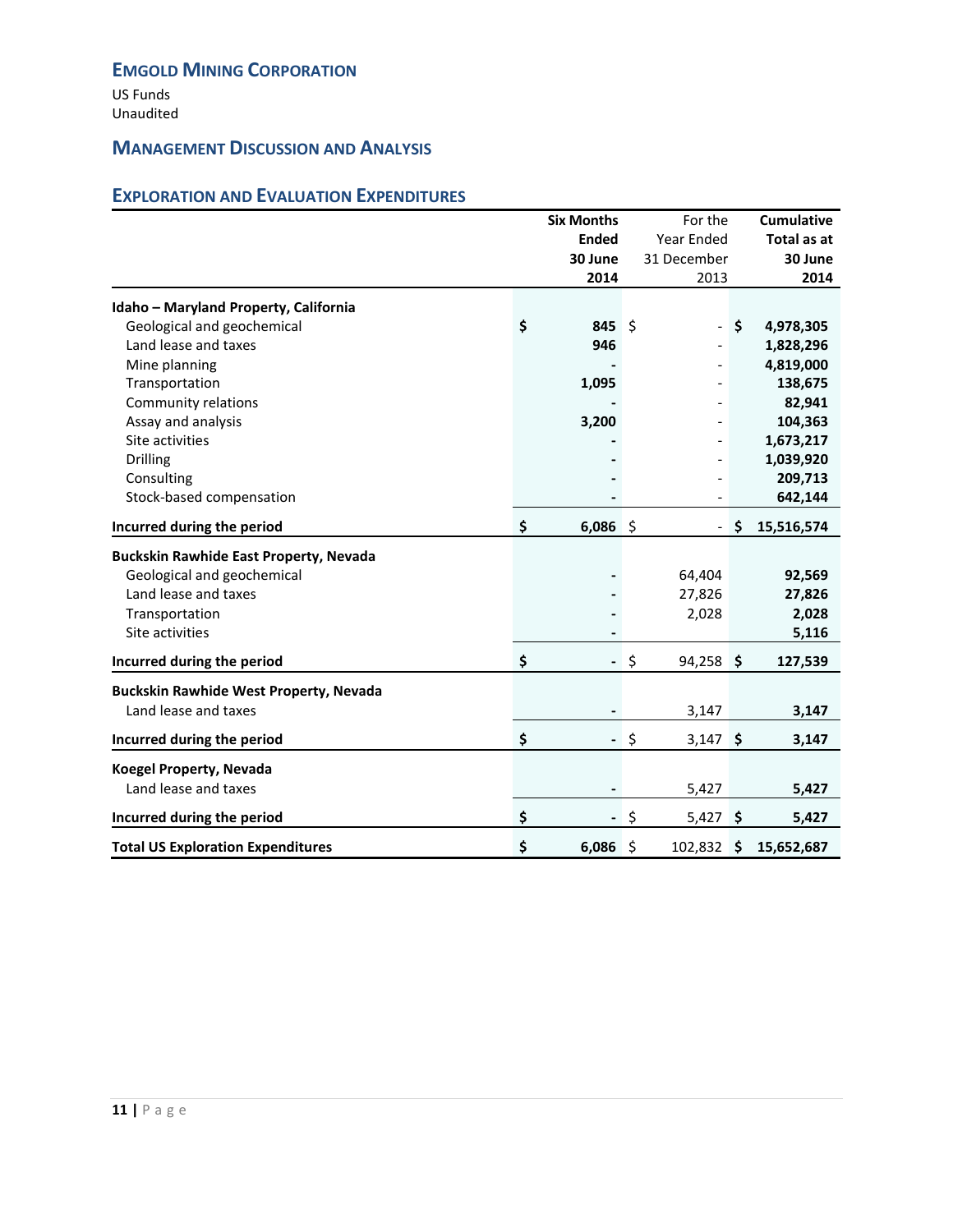US Funds Unaudited

# **MANAGEMENT DISCUSSION AND ANALYSIS**

|                                                | <b>Six Months</b>              | For the Year | <b>Cumulative</b> |
|------------------------------------------------|--------------------------------|--------------|-------------------|
|                                                | <b>Ended</b>                   | Ended        | Total as at       |
|                                                | 30 June                        | 31 December  | 30 June           |
|                                                | 2014                           | 2013         | 2014              |
| <b>Rozan Property, BC</b>                      |                                |              |                   |
| <b>Drilling</b>                                |                                |              | 285,771           |
| Assays and analysis                            | 590                            | 149          | 75,594            |
| Geological and geochemical                     |                                |              | 156,470           |
| Site activities                                |                                |              | 22,219            |
| Transportation                                 |                                |              | 12,418            |
| Stock-based compensation                       |                                |              | 16,055            |
| Trenching                                      |                                |              | 4,666             |
| Assistance and recovery                        |                                |              | (7, 322)          |
| Incurred during the period                     | \$                             | - \$<br>149  | \$<br>565,871     |
| <b>Stewart Property, BC</b>                    |                                |              |                   |
| <b>Drilling</b>                                |                                |              | 1,079,056         |
| Assays and analysis                            |                                | 148          | 159,896           |
| Geological and geochemical                     |                                |              | 376,399           |
| Claim fees                                     |                                |              | 2,332             |
| Transportation                                 |                                |              | 57,857            |
| Site activities                                |                                |              | 32,013            |
| Stock-based compensation                       |                                |              | 16,055            |
| Trenching                                      |                                |              | 19,318            |
| Assistance and recovery                        |                                |              | (29, 692)         |
| Incurred during the period                     | \$<br>$\overline{\phantom{0}}$ | \$<br>148 \$ | 1,713,234         |
| <b>Total Canadian Exploration Expenditures</b> | \$<br>590 \$                   | 297          | \$<br>2,279,105   |
| <b>Total Exploration Expenditures</b>          | \$<br>$6,676$ \$               | 103,129 \$   | 17,931,792        |

The Company's current primary focus is to raise funds to advance its properties in Nevada that are adjacent to or near the operating Denton Rawhide Mine. The Company is consolidating its ownership in the Buckskin Rawhide East Property and plans to subsequently lease the property to Rawhide Mining LLC, who operates the Denton Rawhide Mine. Emgold subsequently plans to conduct additional exploration on its Buckskin Rawhide West and Koegel Rawhide Properties, subject to securing funds to move forward with this exploration.

The Company's current secondary focus continues to be raising funds to lease or acquire the surface properties and mineral rights associated with the I-M in California. Subject to securing funds, the Company would move forward with the permitting process.

The Company's tertiary current focus is the continued exploration of its Stewart and Rozan Properties in British Columbia, also subject to securing fund to move forward with this exploration.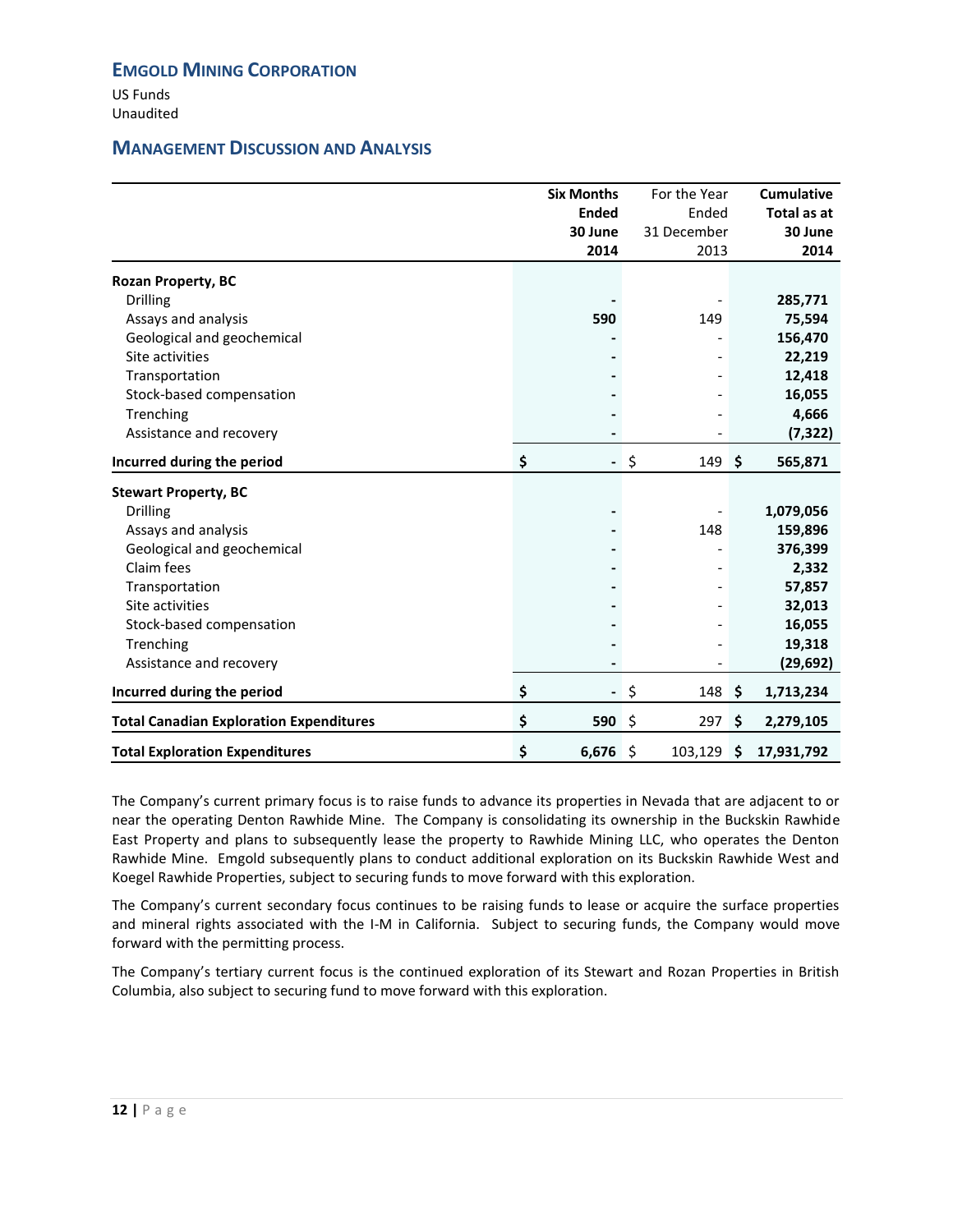US Funds Unaudited

### **MANAGEMENT DISCUSSION AND ANALYSIS**

# **LIQUIDITY**

Historically, the Company's sole source of funding is and has been the issuance of equity securities for cash, primarily through private placements to sophisticated investors and institutions. The Company has issued common shares and warrants pursuant to private placement financings and the exercise of warrants and options.

The current market conditions, the challenging and inhospitable funding environment and the low price of the Company's common shares make it difficult to raise funds through private placements of shares. In addition, the Company endeavors to minimize dilution to existing shareholders. There is no assurance that the Company will be successful with any financing ventures. Please refer to the "Risks" section of this document.

At 30 June 2014, the Company had a working capital deficiency of \$796,801, compared with a working capital deficiency of \$626,552 at 31 December 2013.

Cash used in operating activities during the period ended 30 June 2014 totaled  $\S(32,772)$  (30 June 2013 – \$(318,513)).

Cash raised from investing activities during the period ended 30 June 2014 totaled \$Nil (30 June 2013 – cash raised \$nil).

Cash raised in financing activities during period ended 30 June 2014 totaled \$Nil (30 June 2013 – \$283,944).

### **INVESTING ACTIVITIES**

As at 30 June 2014, Emgold has capitalized \$1,484,274 (31 December 2013 - \$1,227,563) representing costs associated with the acquisition of its mineral property interests in California, Nevada and British Columbia.

### <span id="page-14-0"></span>**CAPITAL RESOURCES**

The Company's continued operations are dependent upon the Company's ability to obtain sufficient financing to carry on planned operations. Currently, the Company does not have sufficient working capital to carry on planned operations, and will have to continue to raise equity capital for future operations. If it is unable to continue to raise sufficient equity capital for continued permitting and corporate overhead, it would have to cease operations.

### <span id="page-14-1"></span>**SHARE CAPITAL**

As at 30 June 2014, the Company had 72,587,462 common shares issued and outstanding. The fully diluted share capital of 88,603,130 assumes the conversion of 8,985,003 warrants and 7,030,665 options.

#### **FINANCING ACTIVITIES**

Further financing will continue to be required to advance the I-M Project, for exploration of Emgold's other properties, and for general and administrative costs, in order to complete the permitting process. Emgold has been looking at various alternatives to implement Golden Bear's business plan as noted in section 1.1.1. The Company currently has no carrying value for Golden Bear and all costs were written off in fiscal 2008.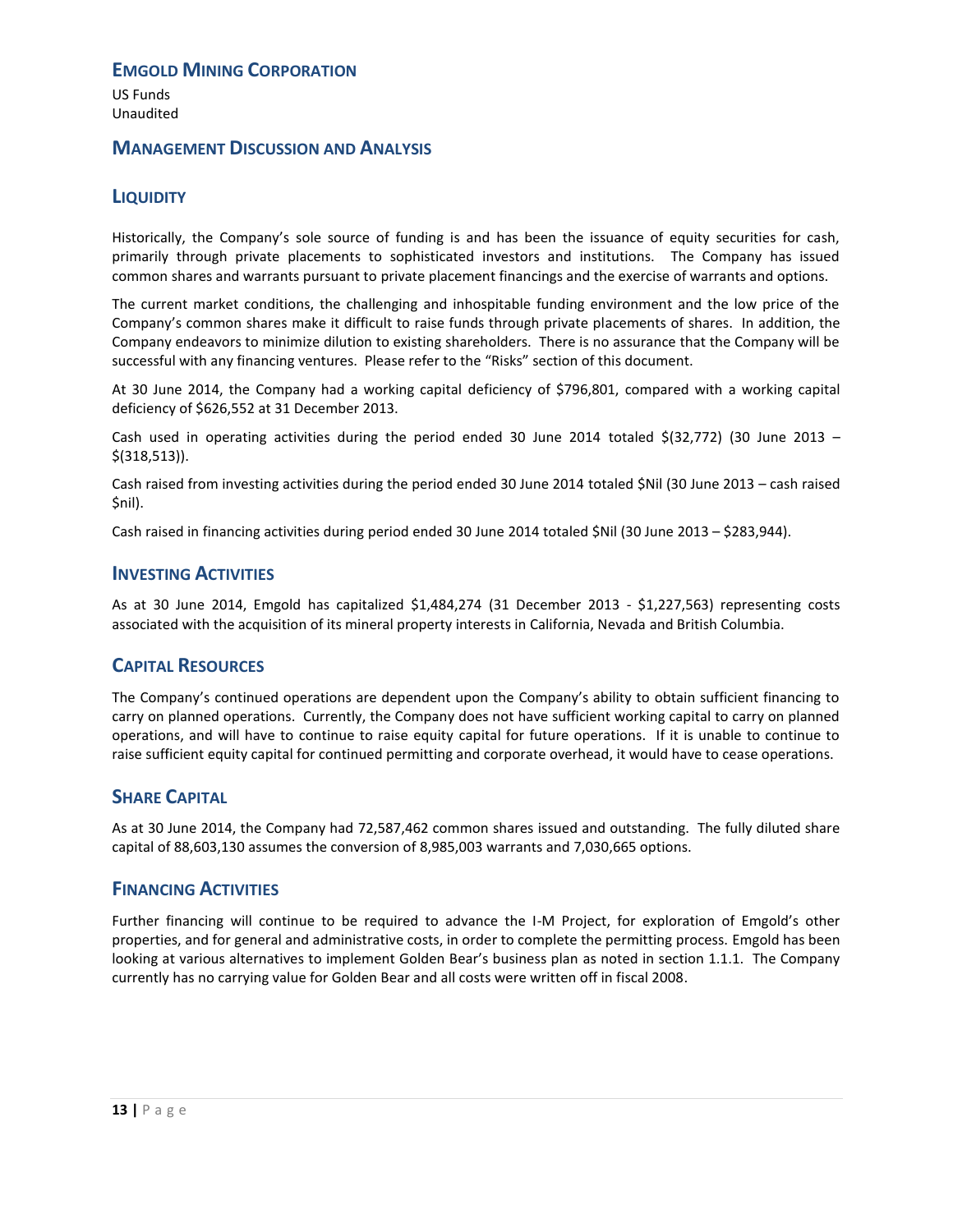US Funds Unaudited

# **MANAGEMENT DISCUSSION AND ANALYSIS**

# <span id="page-15-0"></span>**GOING CONCERN**

These audited consolidated financial statements have been prepared on the basis of the accounting principles applicable to a going concern, which assumes the Company's ability to continue in operation for the foreseeable future and to realize its assets and discharge its liabilities in the normal course of operations.

There are several adverse conditions that cast substantial doubt upon the soundness of this assumption. The Company has negative working capital, has incurred operating losses since inception, has no source of revenue, is unable to self-finance operations and has significant on-going cash requirements to meet its overhead and maintain its mineral interests. Further, the business of mining and exploration involves a high degree of risk and there can be no assurance that current exploration programs will result in profitable mining operations. The recoverability of exploration and evaluation assets is dependent upon several factors. These include the discovery of economically recoverable reserves, the ability of the Company to obtain the necessary financing to complete the development of these properties, and future profitable production or proceeds from disposition of mineral properties.

For the Company to continue to operate as a going concern it must obtain additional financing; although the Company has been successful in the past at raising funds, there can be no assurance that this will continue in the future. If the going concern assumption were not appropriate for these audited consolidated financial statements then adjustments would be necessary to the carrying value of assets and liabilities, the reported expenses and the statement of financial position classifications used and such adjustments could be material.

External permitting activities with the City of Grass Valley related to the I-M Project in California remain on hold pending financing activities by the Company and pending extension of the Lease Option to Purchase Agreement for certain surface and mineral rights associated with the Project. As announced in 26 October 2011, 07 September 2012, and 01 February 2013 press releases, the preparation of the Environmental Impact Report (EIR) remains temporarily on hold while the Company waits for improved equity market conditions to raise the funds necessary to complete the process. On 10 September 2012, the City of Grass Valley notified the Company that their 2011 Revised Permit Applications were "deemed withdrawn" and the applications will need to be resubmitted when the Company has the funds in place and is ready to move forward. On 01 February 2013, subsequent to year end 2012, a Lease Option to Purchase Agreement for the BET properties expired. The Company is seeking to extend this Agreement. Should negotiations to extend the agreement be unsuccessful, Emgold has stated it will terminate the Project and focus on the other assets the Company currently has in its portfolio.

Since 2009, Emgold management has taken many steps to reduce corporate and project costs. Currently, executive salaries are being deferred voluntarily, together with Board remuneration and management and consulting fees, until such time as new financing is available.

The Company's exploration activities and its potential mining and processing operations are subject to various laws governing land use, the protection of the environment, prospecting, development, production, contractor availability, commodity prices, exports, taxes, labour standards, occupational safety and health, waste disposal, toxic substances, mine safety and other matters. The Company believes it is in substantial compliance with all material laws and regulations which currently apply to its activities.

Although over 40 gold mines have been permitted for operations in California since the CEQA legislation was enacted in the 1960s, there seems to remain a general perception in the mining industry and financial institutions that it is not possible to permit a mine in California and this has seriously impeded the Company's efforts to obtain required and timely equity financing. The number of gold mines permitted and put into production is only a small fraction of the other mineral and metal mining production in California. The Company has received all permits applied for by the Company since its acquisition of the I-M Project.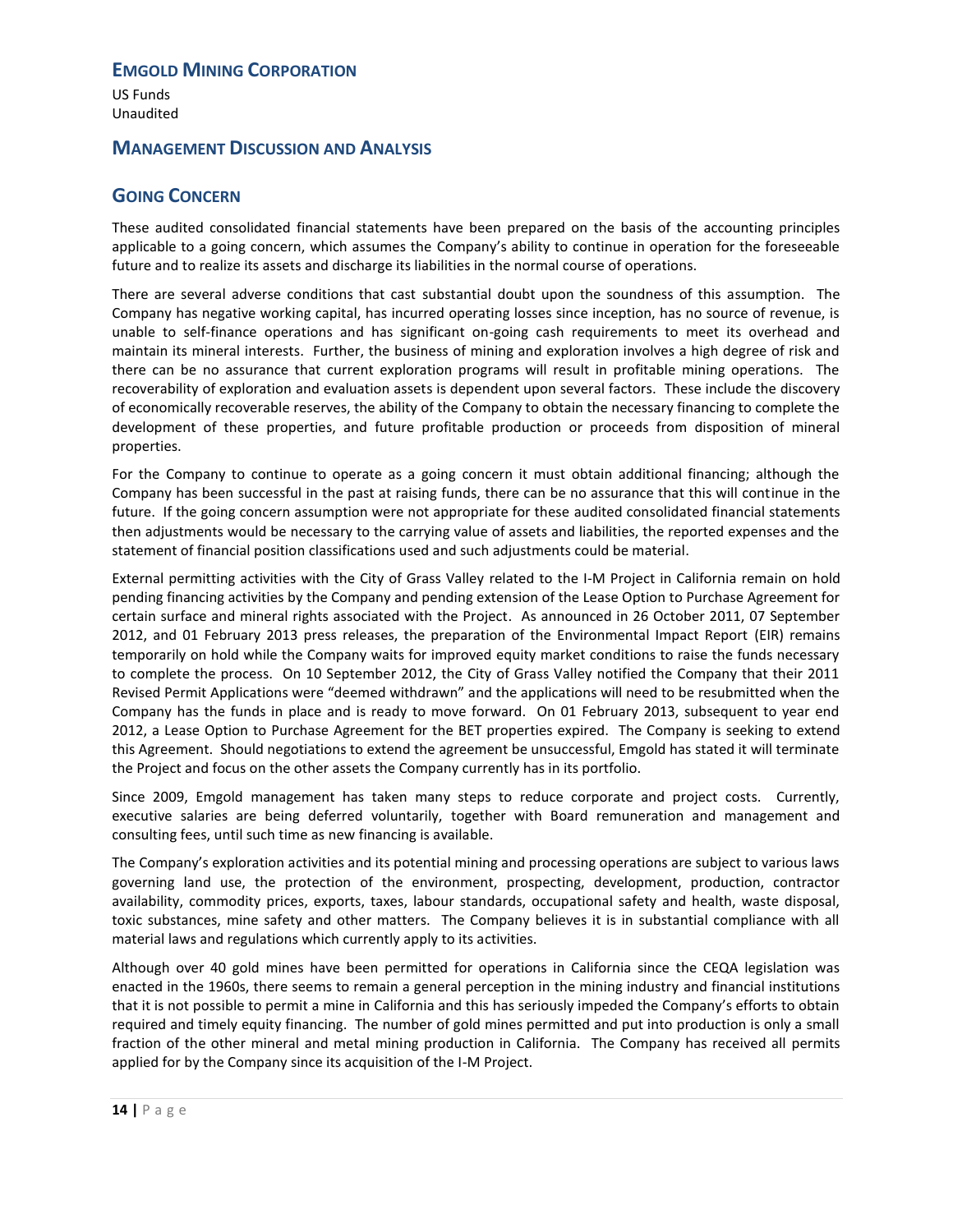US Funds Unaudited

### **MANAGEMENT DISCUSSION AND ANALYSIS**

There is no assurance that the Company will be able to obtain all permits required for exploration, any future development and construction of mining facilities and conduct of mining operations on reasonable terms or that new legislation or modifications to existing legislation, would not have an adverse effect on any exploration or mining project which the Company might undertake.

The Company has been performing reclamation activities on an on-going basis on its exploration properties. As such, management feels that there is no significant reclamation liability outstanding on properties owned by the Company.

# <span id="page-16-0"></span>**PLANS FOR 2014 AND ON-GOING**

The Company plans to raise funds to continue advancing the I-M Project, depending on market conditions and other factors. Should funding not be available, the Company may elect to drop the I-M Project and focus on other properties the Company has in its portfolio.

A Lease Option to Purchase Agreement for the BET properties expired on 01 February 2013. The Company is seeking to extend this Agreement. Should negotiations to extend the agreement be unsuccessful, Emgold has stated it will terminate the Project and focus on the other assets the Company currently has in its portfolio.

The Company believes the Buckskin Rawhide East Property is a highly prospective gold-silver exploration property with potential for discovery of high grade and bulk disseminated mineralization. RMC commenced exploration activities on the Buckskin Rawhide East Property in 2013 with the goal of identifying resources that could ultimately be developed and processed at the adjacent Denton-Rawhide Mine.

The Company plans to conduct exploration activities (chip sampling, soil sampling, and geologic mapping) on the Buckskin Rawhide West Property that are not part of the RMC agreement, subject to financing.

The Company believes its Koegel Rawhide Property is a highly prospective gold-silver exploration property with potential for high grade and bulk disseminated mineralization. A high grade zone has been identified for core drilling and additional prospects on the property will continue to be investigated, subject to financing.

The Company believes the Stewart and Rozan Properties are highly prospective poly-metallic exploration properties with potential for discovery of molybdenum, tungsten, gold, silver, and other types of mineralization. A number of targets have been identified for continuing exploration, subject to financing.

### <span id="page-16-1"></span>**RELATED PARTY TRANSACTIONS AND BALANCES**

The Company's related parties consist of directors, executive officers and companies owned by directors and / or executive officers as follows:

| <b>Nature of transactions</b>        |  |  |
|--------------------------------------|--|--|
| Management fees & share-based awards |  |  |
| Professional fees                    |  |  |
| Management fees & share-based awards |  |  |
| Share-based awards                   |  |  |
| Share-based awards                   |  |  |
| Share-based awards                   |  |  |
| Share-based awards                   |  |  |
|                                      |  |  |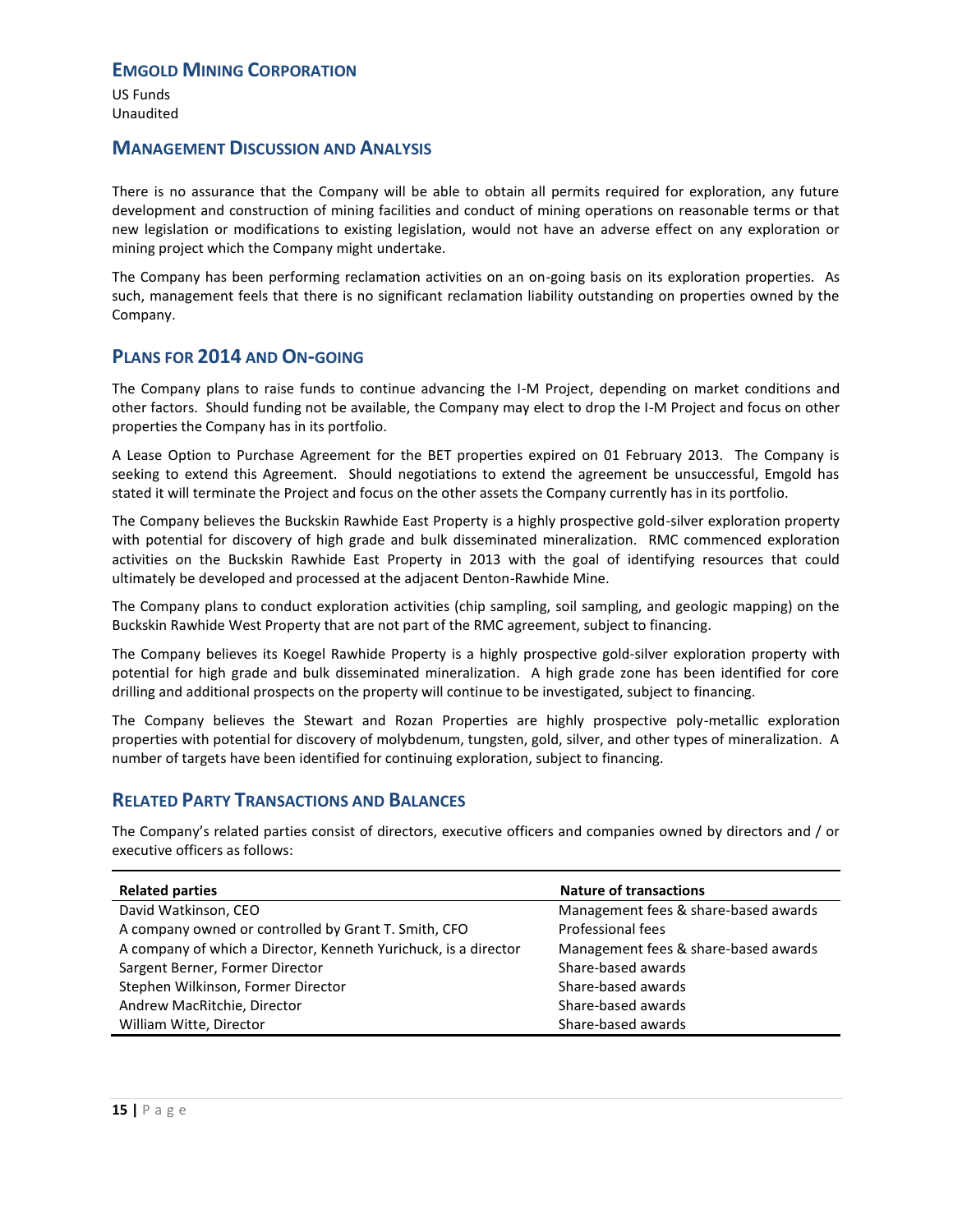US Funds Unaudited

### **MANAGEMENT DISCUSSION AND ANALYSIS**

Related party transactions and balances not disclosed elsewhere in the consolidated financial statements are as follows:

#### **RELATED PARTY DISCLOSURE**

|                                                                       |                       | Remuneration            | Share-based |
|-----------------------------------------------------------------------|-----------------------|-------------------------|-------------|
| <b>Name and Principal Position</b>                                    | Period <sup>(i)</sup> | or fees <sup>(ii)</sup> | awards      |
| CEO and President - management fees                                   | 2014                  | 46.250                  |             |
|                                                                       | 2013                  | 92.500                  |             |
| A company of which the CFO is a director $\frac{(iii)}{-}$ management | 2014                  | 18,000                  |             |
| fees                                                                  | 2013                  | 18,000                  |             |
| A company of which the CFO is a director $f(x)$ – accounting          | 2014                  | 9,000                   |             |
|                                                                       | 2013                  | 13,000                  |             |

 $\frac{1}{10}$  For the six month periods ended 30 June 2014 and 2013.

<sup>II</sup> Amounts disclosed were paid or accrued to the related party.<br>
A company of which the CEO Grant T. Smith, is a director

 $\binom{10}{10}$  A company of which the CFO, Grant T. Smith, is a director.

A company of which the CFO, Grant T. Smith, is a director.

At 30 June 2014, fees of \$569,740 (2013 – \$509,017) payable to David Watkinson; fees of \$54,590 (2013 – \$28,225) payable to Clearline; fees of \$27,286 (2013 – \$27,286) payable to 759924 Ontario Ltd. All amounts were included in accounts payable or due to related parties.

During the prior year the Company recognized a bad debt expense due to the write-off of accounts receivable from a former director in the amount of \$12,756.

Related party balances are non-interest bearing and are due on demand, with no fixed terms of repayment. These transactions occurred in the normal course of operations and are measured at their exchange amount, which is the amount of consideration established and agreed to by the related parties.

# <span id="page-17-0"></span>**OFF BALANCE SHEET ARRANGEMENTS**

The Company has no off balance sheet arrangements.

# <span id="page-17-1"></span>**CRITICAL JUDGMENT IN APPLYING ACCOUNTING POLICIES**

In the application of the Company's accounting policies, which are described in note 4 of the annual audited consolidated financial statements for the year ended 31 December 2013, management is required to make judgments, estimates and assumptions about the carrying amount and classification of assets and liabilities that are not readily apparent from other sources. The estimates and associated assumptions are based on historical experience and other factors that are considered to be relevant. Actual results may differ from these estimates.

The estimates and underlying assumptions are reviewed on an on-going basis. Revisions to accounting estimates are recognized in the period in which the estimate is revised if the revisions affect only that period, or in the period of the revision and future periods, if the revision affects both current and future periods.

The following are the critical judgments and areas involving estimates, that management have made in the process of applying the Company's accounting policies and that have the most significant effect on the amount recognized in the consolidated financial statements.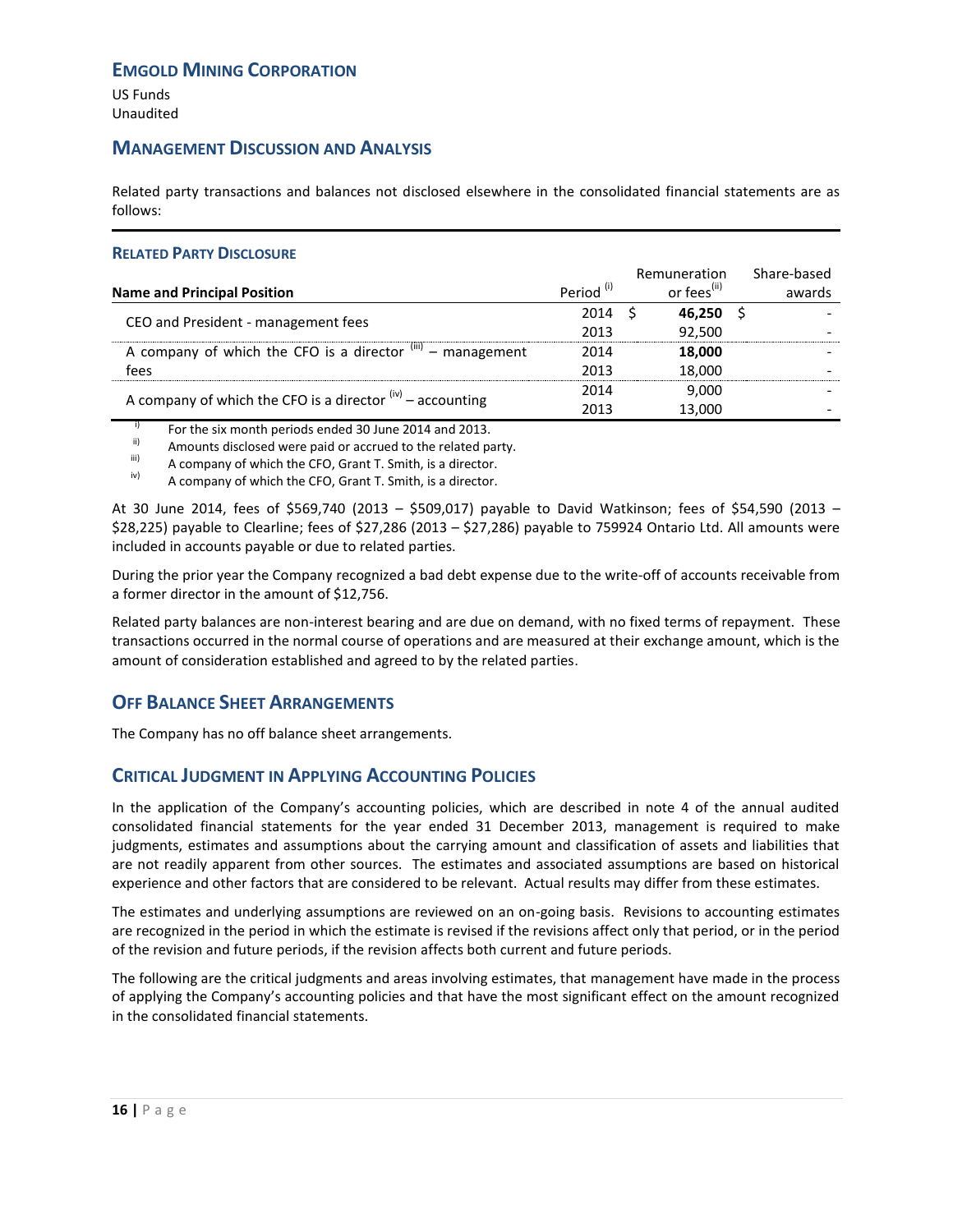US Funds Unaudited

# **MANAGEMENT DISCUSSION AND ANALYSIS**

#### Going concern assumption

These consolidated financial statements have been prepared on the basis of the accounting principles applicable to a going concern, which assumes the Company's ability to continue in operation for the foreseeable future and to realize its assets and discharge its liabilities in the normal course of operations. There are several adverse conditions that cast substantial doubt upon the soundness of this assumption. Refer to note 1 of the audited consolidated financial statements for more details.

#### Determination of functional currency

In accordance with IAS 21, *The Effects of Changes in Foreign Exchange Rates*, management determined that the functional currency of the Company and its wholly owned subsidiaries is the US dollar.

#### Mineral Properties

The company owns land and surface rights, which are part of the Idaho-Maryland property, valued as part of exploration and evaluation assets on statement of financial position at \$490,508. This land is adjacent to the property covered by the BET agreement that expired on 01 February 2013. The BET Agreement, signed in 2002, originally had a five year term and has been extended three times. The Company is currently seeking the BET Trust to extend and/or negotiate a new agreement associated with the Project (refer to the audited consolidated financial statements, note 10) The company assessed that no impairment was necessary on the land and surface rights that they own as they are still negotiating to extend the lease. If the lease is not extended the land will still have real estate value and can be disposed of as a non-mining real estate transaction.

# <span id="page-18-0"></span>**KEY SOURCES OF ESTIMATION UNCERTAINTY**

#### Useful life of plant and equipment

The Company reviews the estimated lives of its plant and equipment at the end of each reporting period. There were no material changes in the lives of plant and equipment for the year ended 31 December 2013 and 2012.

#### Decommissioning liability

The estimated costs are reviewed annually by management including changes in the discount rate, estimated timing of decommissioning costs, or cost estimates.

#### Share based payments and fair value of warrants

Management assesses the fair value of stock options granted in accordance with the accounting policy stated in note 3 of the Company's 31 December 2013 annual consolidated financial statements. The fair value of stock options granted is measured using the Black-Scholes option valuation model ("BkS"), which was created for use in estimating the fair value of freely tradable, fully transferable options. The Company's stock options have characteristics significantly different from those of traded options, and changes in the highly subjective input assumptions can materially affect the calculated values. The fair value of stock options granted using the BkS do not necessarily provide a reliable measure of the fair value of the Company's stock option awards. The same model is used by the Company is order to arrive at a fair value for the issuance of warrants.

#### Exploration and evaluation asset

The Company makes certain estimates and assumptions regarding the recoverability of the carrying values of exploration and evaluation assets. These assumptions are changed when conditions exist that indicate the carrying value may be impaired, at which time an impairment loss is recorded.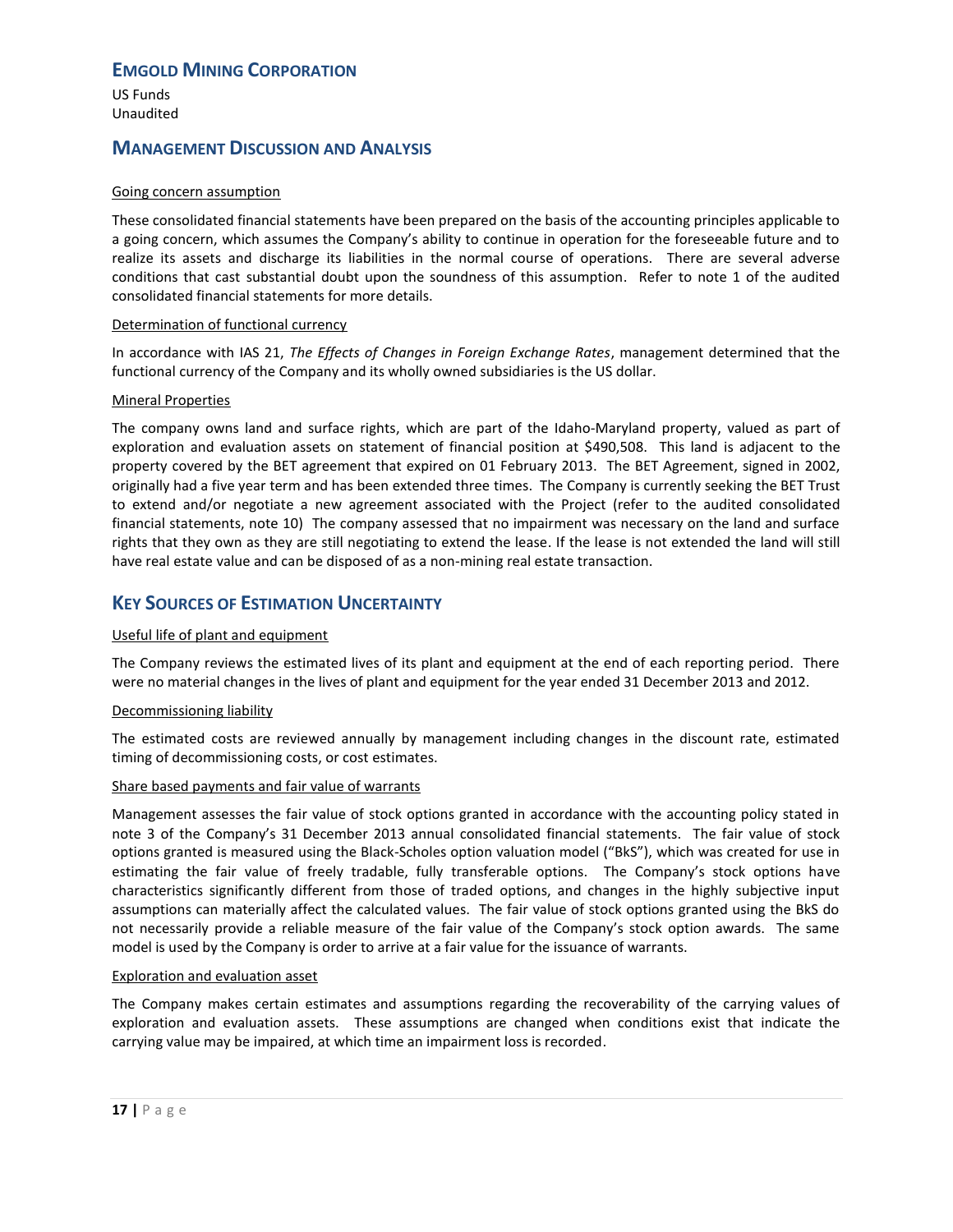US Funds Unaudited

### **MANAGEMENT DISCUSSION AND ANALYSIS**

### <span id="page-19-0"></span>**FINANCIAL INSTRUMENTS AND OTHER INSTRUMENTS**

The Company's financial instruments consist of cash and cash equivalents, accounts receivable, due from related party, marketable securities, accounts payable and accrued liabilities, due to related party and derivative liability.

#### **Credit risk**

Credit risk is the risk of financial loss to the Company if a customer or counterparty to a financial instrument fails to meet its obligations.

Substantially all of the Company's cash and short-term investments are held with major financial institutions in Canada, and management believes the exposure to credit risk with such institutions is not significant. Those financial assets that potentially subject the Company to credit risk are its receivables. The Company has increased its focus on credit risk given the impact of the current economic climate. The Company considers the risk of material loss to be significantly mitigated due to the financial strength of the major financial institutions where cash and term deposits are held. The Company's maximum exposure to credit risk as at 31 December 2013 is the carrying value of its financial assets.

#### **Liquidity risk**

Liquidity risk is the risk that the Company will not be able to meet its obligations associated with financial liabilities. The Company has a planning and budgeting process in place by which it anticipates and determines the funds required to support normal operation requirements as well as the growth and development of its mineral property interests. The Company coordinates this planning and budgeting process with its financing activities through the capital management process described below, in normal circumstances. Due to the lack of liquidity and anticipated working capital requirements within the next twelve months, management has increased its focus on liquidity risk given the impact of the current economic climate on the availability of finance.

#### **Currency risk**

The Company's currency risk arises primarily with fluctuations in United States dollar and the Canadian dollar. The Company has no revenue and any exposure to currency risk is related to expenditures by the Company in Canada, as a significant portion of operating expenses are payable in Canadian dollars. The currency risk by the Company relates to unpaid liabilities of the Company payable in Canadian dollars.

The Company has not hedged its exposure to currency fluctuations. At 30 June 2014, the Company is exposed to currency risk through the following assets and liabilities denominated in Canadian dollars, but presented in United States dollar equivalents:

At 30 June 2014 the Company held currency totaling the following:

|                       | 30 June | 31 December |
|-----------------------|---------|-------------|
| Rounded ('000's)      | 2014    | 2013        |
| Canadian dollars      | 2.000   | 11,000      |
| United States dollars | 4.000   | 27,000      |

Based on the above net exposures at 30 June 2014, and assuming that all other variables remain constant a 5% appreciation or depreciation of the Canadian dollar against the United States dollar would result in an increase/decrease of \$100 the Company's loss from operations.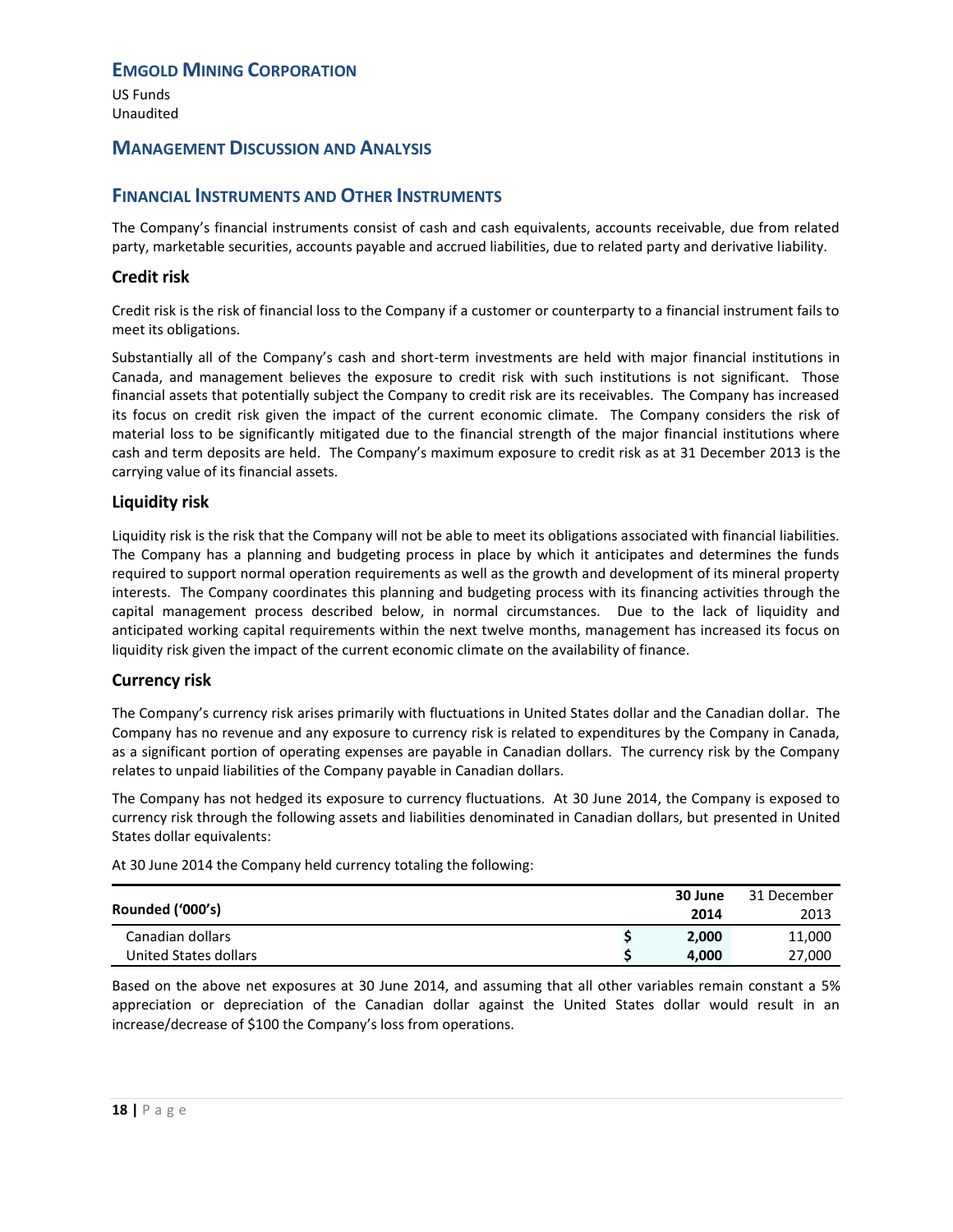US Funds Unaudited

### **MANAGEMENT DISCUSSION AND ANALYSIS**

# <span id="page-20-0"></span>**MANAGEMENT OF CAPITAL**

The Company defines capital as its shareholders' equity. The Company's objective in managing capital is to maintain adequate levels of funding to support the activities of the Company, maintain corporate and administrative functions necessary to support organizational management oversight, and obtain funding sufficient for advancing the Company's other interests including its exploration properties.

The Company seeks to manage its capital structure in a manner that provides sufficient funding for operational activities. Funds are primarily secured through equity capital obtained in private placements. There can be no assurances that the Company will be able to continue raising capital in this manner. The Company currently does not use other sources of financing that requires fixed payments of interest and principal due to the lack of cash flow from current operations and is not subject to any externally imposed capital requirements.

The Company has in the past invested its capital in short-term investments to obtain adequate returns. The investment decision is based on cash management to ensure working capital is available to meet the Company's short-term obligations while maximizing liquidity and returns of unused capital.

# <span id="page-20-1"></span>**DISCLOSURE CONTROLS AND INTERNAL CONTROLS OVER FINANCIAL REPORTING**

Management is responsible for designing, establishing, and maintaining a system of internal controls over financial reporting to provide reasonable assurance that the financial information prepared by the Company for external purposes is reliable and has been recorded, processed, and reported in an accurate and timely manner in accordance with International Financial Reporting Standards. Management is also responsible for designing, establishing, and maintaining a system of disclosure controls and procedures. Disclosure controls and procedures are designed to provide reasonable assurance that material items requiring disclosure by the Company are identified and reported in a timely manner. There has been no significant change in disclosure controls or in internal controls over financial reporting during the year ended 31 December 2013 that has materially affected, or is reasonably likely to affect, the Company's disclosure controls or its internal controls over financial reporting.

# **MANAGEMENT'S REPORT ON INTERNAL CONTROLS OVER FINANCIAL REPORTING AND DISCLOSURE CONTROLS**

The Chief Executive Officer and the Chief Financial Officer evaluated the effectiveness of the Company's disclosure controls and procedures and assessed the design and the operating effectiveness of the Company's internal control over financial reporting as of 30 June 2014. Based on that assessment, management concluded that, as at 30 June 2014, the Company's internal control over financial reporting has effectively provided reasonable assurance regarding the reliability of financial reporting and the preparation of audited consolidated financial statements for external reporting purposes. There was no change in the Company's internal controls over financial reporting that occurred in the period ended 30 June 2014 that has materially affected, or is reasonably likely to materially affect, the Company's internal controls over financial reporting.

### <span id="page-20-2"></span>**ADDITIONAL DISCLOSURE FOR VENTURE ISSUERS WITHOUT SIGNIFICANT REVENUE**

Consistent with other companies in the mineral exploration industry, Emgold has no source of operating revenue. The Company's 30 June 2014 Condensed Interim Consolidated Financial Statements provide a breakdown of the general and administrative expenses for the period under review and an analysis of the capitalized and expensed exploration and development costs incurred on its mineral properties.